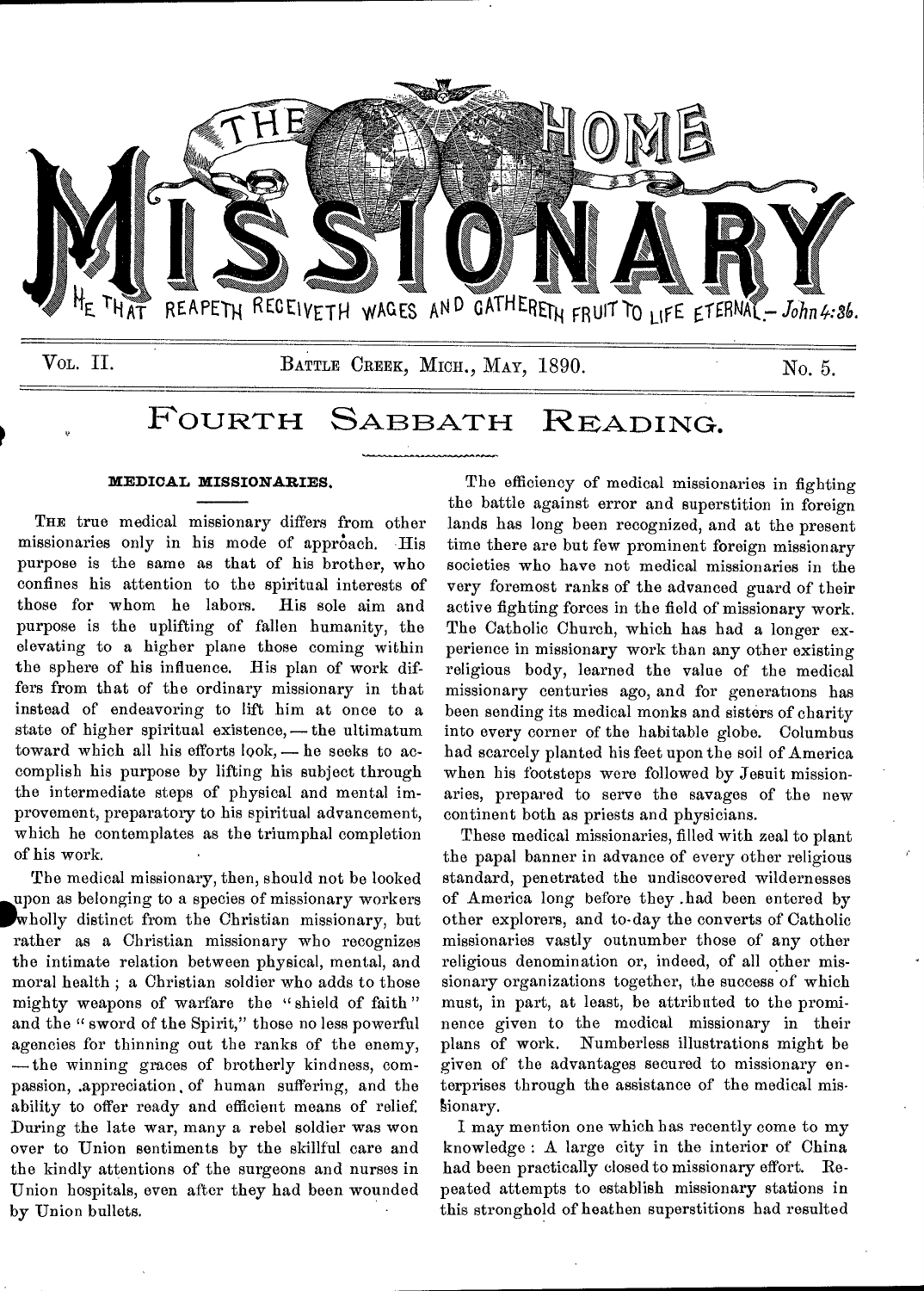finally in complete suspension of missionary effort. The case was regarded a hopeless one. Under these circumstances a philanthropic lady residing in Chicago conceived the idea of establishing a hospital, placing it in charge of a medical missionary, who addressed his first efforts to the bodies rather than to the souls of the heathen, hoping thus to win their confidence and respect, and thereby in time acquire an influence for good in other directions. After months of labor without very great encouragement, it happened that a prince residing in the city fell ill, and the native doctors failing to give him relief, appeal was made to the American physician, who succeeded by his greater skill in promptly arresting the disease, and affording speedy relief. Royal honors were showered upon him, and shortly after the recovery of his patient, there was seen, marching through the open streets of the city, a royal procession carrying in front a placard; upon which was recorded in highly eulogistic terms the great deeds and the virtues of the doctor.

The procession, after traversing the city in this ostentatious manner, finally made a halt in front of the hospital building, and the placard was, by the hands of the royal servants, fastened upon the wall in a conspicuous place where every passer-by could read it, serving as the highest kind of royal indorsement of the doctor and his work. From this moment success for the mission was assured, and although it was established but a few years ago, a great work has already been accomplished.

When one considers the mighty influences exerted upon the; sufferer by the gentle ministrations of the Christian nurse, the deep and lasting gratitude aroused even by the simple presentation of a cup of water to a fever-stricken soul, one can but wonder that many Protestant bodies have been so long in recognizing the importance of the medical missionary in their work And the wonder experienced by one who gives this matter thought for the first time, must be increased to utter astonishment at the tardiness with which this powerful means for uplifting humanity has been recognized, when he looks back upon the example of the Saviour, — our great example as a missionary, the founder of gospel missionary work, and the fountain-head of the true missionary spirit. Let us consider- for a moment the work of our Lord while here upon earth. Of the thirty-six miracles which are recorded in the Gospels, twentyfive consisted of the healing of the sick, the blind, the maimed, or those otherwise, unsound physically or mentally. Of the remaining eleven miracles, three were performed for a life-saving purpose, leaving

only eight which cannot be said to be directly for the relief of human suffering. More than threefourths, then, of the miracles of our Lord, which are described, were performed for the purpose of amelioration of human suffering, but the miracles described at length constituted but a very small proportion of those performed by the Saviour. What a world of compassion for human suffering and of tender sympathy for the afflicted, and what magnificent display of divine power in behalf of sick and distressed humanity, is included in the simple words, " He healed their sick" (Matt. 14 : 14), and similar expressions found in Mark  $6:56$ ; Matt.  $4:24$ ; Luke 4: 40, and other texts of like import which abound in the Gospels.

It may be safely said that our Lord when here upon earth, notwithstanding the few brief days of his ministry, and the overwhelming importance of his mission, devoted a great share of his time and effort to the relief of physical suffering. Are we moved to ask the question, How could our Saviour so neglect the eternal interests of the soul in behalf of a maimed, diseased, corrupted, sin-cursed, and perishing body? Certainly it would be the hight of narrowness to conceive that mere policy was the impulse which moved our Lord and Master to this incessant labor of philanthropy and beneficence ; that each miracle wrought was intended to be simply an advertisement of his mission. Such a conception would be wholly inconsistent with the character of our Lord. We must believe that motives of pure philanthropy and unmeasurable and indiscriminating love for humanity was the real actuating motive. At the same time it is apparent that by no possible means could the  $\text{real}$  of divinity and indubitable<sup>\*</sup> evidence of supernatural and heavenly origin have been so indelibly stamped upon the work of our Lord as by the very course which he pursued.

Let us then ask ourselves, Why should we not imitate the example of the Great Missionary? Why should we not follow the pattern set for us by him,<br>so far as our feeble capacity will allow? Why should<br>we conceive that in devoting ourselves to the physi-<br>cal good of our fellow-men, to the relief of suffering,<br>to such so far as our feeble capacity will allow ? Why should we conceive that in devoting ourselves to the physical good of our fellow-men, to the relief of suffering, to such improvement of bodily conditions as will resuit in greater clearness of mind, greater ability to appreciate moral things, and to appreciate the great thoughts of the great mind which rules the universe, we are neglecting the Master's command, " Go ye into all the world, and preach the gospel to every creature " ? Is not this kind of work the very loudest kind of preaching? Is it not the most practical kind of Christianity? Is it not the closest imitation of our Lord's work here upon earth ? These are questions well worth thinking about.

A question of the greatest practical interest to us just at the present time is this, Should Seventh-day Adventists be especially interested in medical missionary work ? If so, how may the work be successfully undertaken and carried forward? Next month we will devote an article to the consideration of these<br>questions. J. H. KELLOGG. J. H. KELLOGG.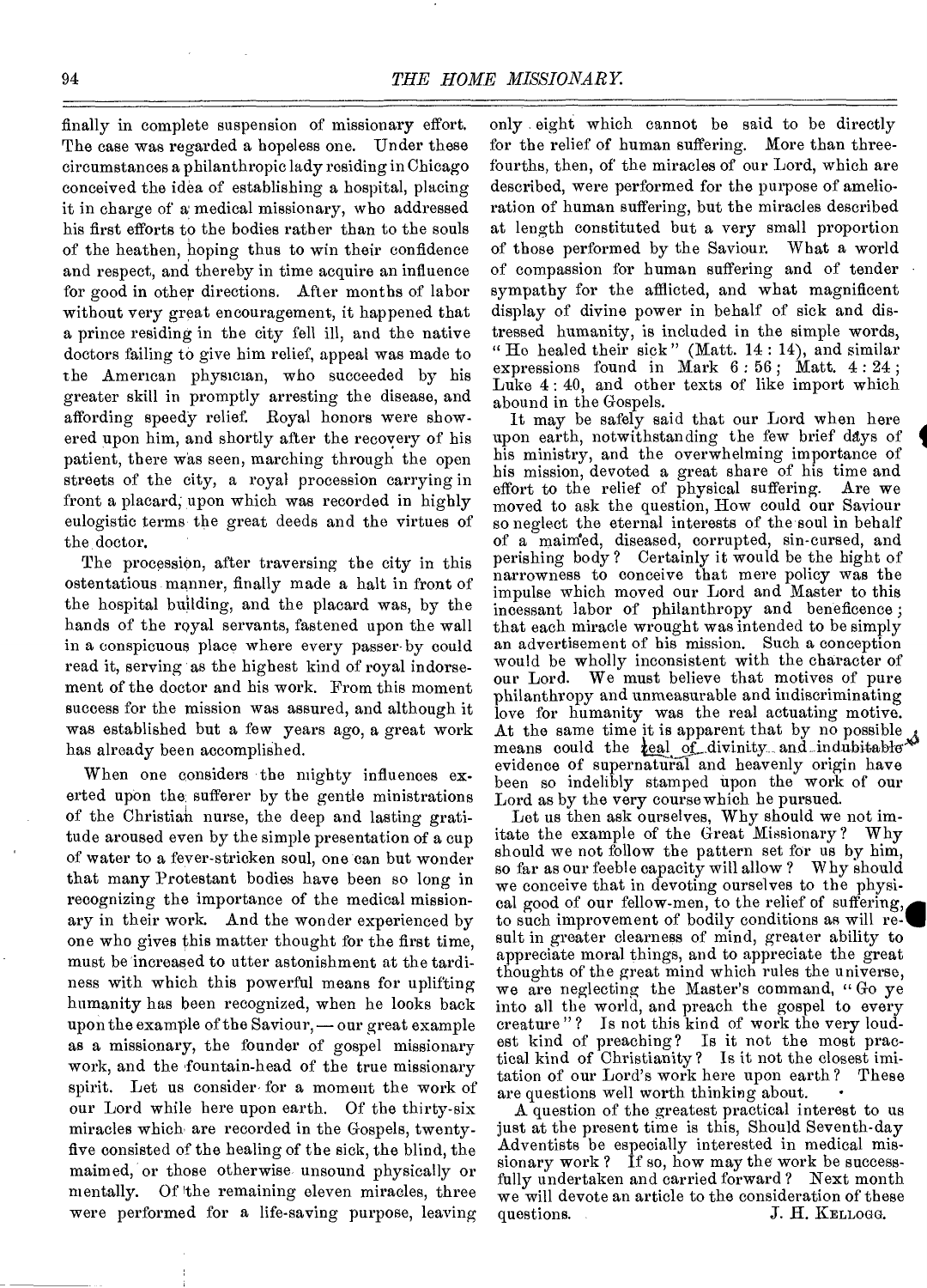ant let correction p.  $148$ 

 $_{L}$  (2  $l\left\{ p\leftarrow l\in\left\{ k\cdot\frac{R}{l}\right\}$ 

## *VIE HOME MISSIONARY* 95

#### **MARIA L. HUNTLEY.**

ANOTHER standard-bearer in the missionary work has fallen. The earthly career of another faithful, devoted laborer is closed. A life of usefulness in the vineyard of the Lord is ended. The International Tract and Missionary Society has lost its most experienced secretary. The church has been called to part with an earnest and exemplary member,. Our missionary workers all over the field are  $n\dot{q}w$  deprived of the counsel and advice which many of us have appreciated so highly during the years that are past. Sister Maria L. Huntley died in Chicago, April 18, 1890. Although not entirely unexpected to those who were best acquainted with her condition, the news of her death came with a sudden shock to all. Sister Huntley was born in Washington, N. H., in 184%. While young, she gave her heart to the Lord, and grew up in the Seventh-day Adventist faith.

Those who have known her from childhood agree in attributing to her a life of unselfish labor for others. When the first State Tract and Missionary Society was organized in New England, in October 1871, she was chosen as secretary of it, and five years later when the General Tract Society (since changed to the International) was organized, her experience as secretary of the State Society in New England, together with her natural adaptability for such work, led them to select her for secretary of the new and larger organization.

She was retained as secretary of the International Tract and Missionary Society till the time of her death. As the work increased and the labors connected with her office grew heavier, assistants were provided for her by the society ; but although she had been in comparatively poor health for some time, her services were so indispensable that she was retained as first corresponding secretary, and put in charge of the Chicago office of the society, when it was opened, in December, 1889, with an assistant to relieve her of the mechanical work, so that she might be free to devote her time to formulating plans by which the work could best be carried forward. To her we pwe nearly all of the excellent plans for conducting missionary correspondence, the circulation of publications etc., which have been used so 'extensively and with such good results during these years in which she has been connected with the work.

Her remains were brought to Battle Creek for interment, and the funeral services were held at the Tabernacle, Monday, April 21, at 3 p. m., and were conducted by Elder U. Smith. The words chosen for the occasion were most fitting. of Christ found in Mark 14:8: "She hath done what she could." The remarks by Elder Smith were confined principally to a review of her life and work, and the application of the text expressed the mind of all of the large circle of friends who assembled to pay the last tribute of respect to her memory.

Her mother is the only surviving relative, and was not able to come from her home in the East to at-

tend the funeral, but there were many mourners who followed her to her last resting-place. Almost the entire school in Chicago accompanied the hearse from the mission to the depot, where Elder G. B. Starr and wife and Sister Addie Bowen took the train with the remains for Battle Creek. the arrival of the train here, were several carriages containing a few intimate friends, and the officers and secretaries of the International Tract Society, who formed a procession to the Tabernacle, and from there to Oak Hill Cemetery, where we laid her away to await the glorious morning of the resurrection, when those who sleep in Jesus will be raised, clothed with immortality, and together with those who are alive and remain, will be caught up with the Lord in the air, and so forever be with the Lord.

In a letter received from Elder Starr since his return to Chicago, he says, " Though so plain both in person and appearance, the ornament of a meek and quiet spirit shone forth clearly in the life of Sister Huntley ; and now that she is gone, we realize more and more from day to day our great loss in our family and school and to the work in which she was<br>so devoted." For about a week she suffered in-For about a week she suffered intensely, but with great patience. At the last, however, she was granted a day of quiet and rest, and free from pain, she cheerfully fell asleep.

Personally we shall miss Sister Huntley from the work more than words can express. Having been associated with her more or less for 'several years, and within the last year coming more closely in contact with her in the work of the International Tract Society, we had learned to depend very largely on her for advice about the work which we have undertaken. We visited her three days before her death, and talked freely with her about her work. While and talked freely with her about her work. she did not seem to feel as though she would ever recover sufficiently to do as much as she had in the past, she expressed a strong desire to have strength to give some more definite counsel about the plans which she had in her mind for her work in the Chicago office, to one who was expected to arrive there as helper.

During the last few months she has had a great burden to see the work of circulating religious liberty publications thoroughly and systematically commenced, and has expressed herself often as being glad that our tract society organization could be utilized at this time in scattering information on this important question.

She will be missed throughout the entire denomination. The old will remember her words of encouragement; the missionary workers will miss the instruction which she would have given in her department of the HOME MISSIONARY; and even the children will regret that they will receive no more of her good letters in which they have been so much interested in the past. We cannot expect to fill her place, but with courage and hope we who remain will try to take up the burden which she has laid down, trusting that when our labors shall cease, it may be said of us also, that we have done what we could. could.  $L. C. C.$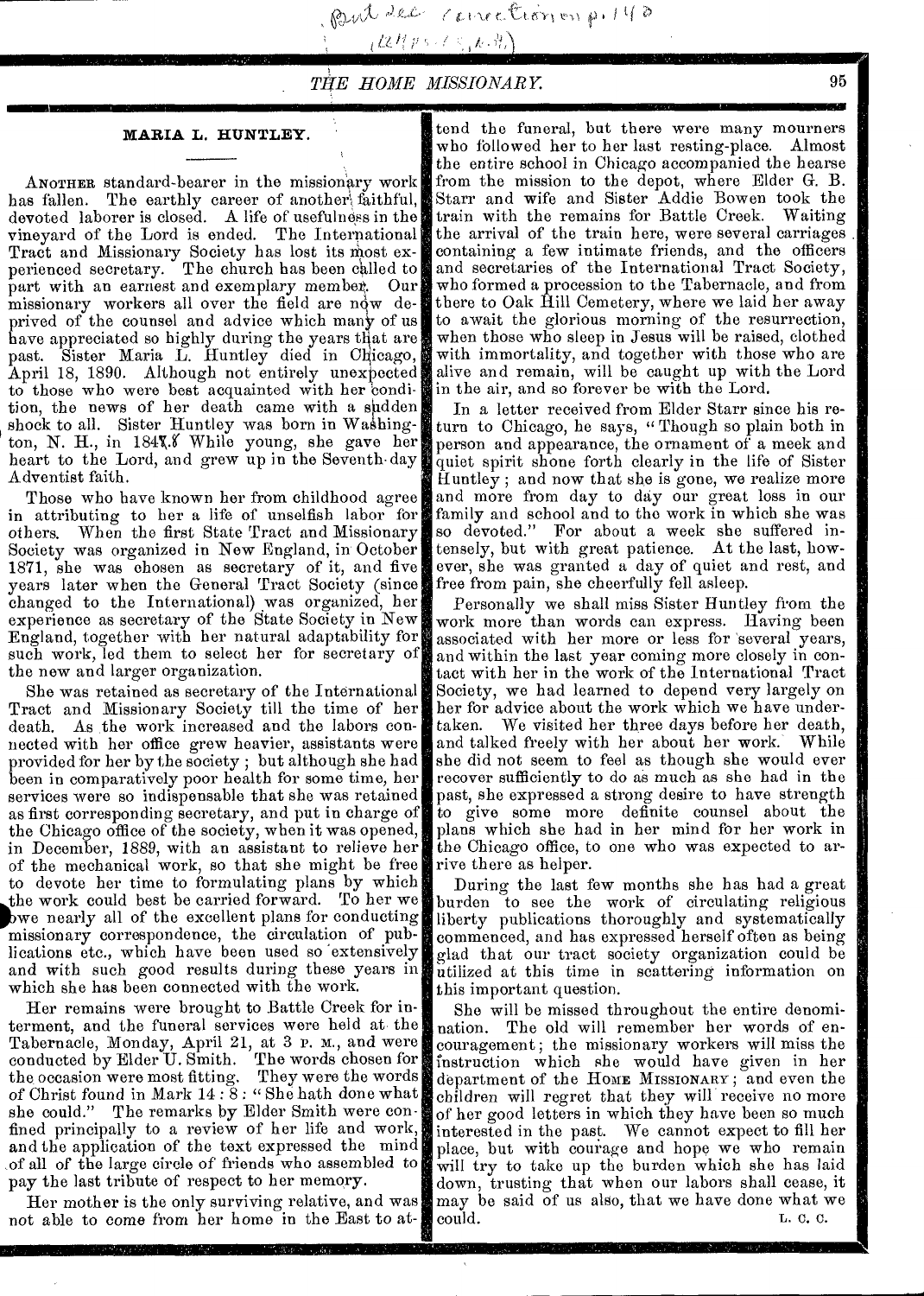## **MISSIONARY WORK AT CAMP-MEETINGS.**

WHILE we are considering the various openings for missionary work, we should not overlook the fact that the camp-meetings which are held in almost every State during the summer months, afford an opportunity for this class of work that is unexcelled. The missionary work of the camp-meeting should begin with the location of the meeting itself. If these convocations are located in large towns, or on thoroughfares where they will attract the attention of a large number of people, and care is then taken to make the camp attractive, and the services instructive, an influence may be exerted which will count more than a whole summer's effort by a tent company; and the meetings that will commend themselves to the public are such as will be of greatest value to our own people who attend them. What the public will appreciate most in professed Christians, is sincere piety, earnestness, and devotion, coupled with courtesy, integrity, and uprightness of deal.

Much can be done by reporting these meetings through the papers. If a little tact is used, newspaper reporters will be sent to visit the camp, and when there they should be treated courteously, and shown through the camp, and introduced to some of the ministers and leading brethren ; the fundamental points of our faith should also be explained, in order to correct preconceived ideas that are usually very incorrect, and every effort made to give them a favorable impression of the people and of the meeting. When this is done, they will nearly always make good reports, and refrain from unfavorable comments.

Then there are other classes of missionary work in which all who are on the ground can engage. In the first place, the success of the meeting depends largely on promptness in attendance at the general services and the interest taken in the different lines of work which are under consideration. Every one should make a special effort to attend each meeting, and to be in the tent when the meet-, ing begins, and remain until it closes. The habit of promptness is one that cannot be too carefully cultivated. Many professional and business men of high, standing, attribute their success in life to the habit of always being on time, and giving their undivided attention to the business in hand, until it is finished. More and better work can be accomplished in the same length of time, with system and order, than without it. At our camp-meetings every moment is precious, and those who will attend each meeting, be in their seats on time, pay strict attention to all

that is said, remain in their places till the meeting closes, and enjoin the same upon others, will be doing a valuable missionary work by their example. The object of the camp-meeting should be constantly kept in mind, and other interests made to bend to that. If the mind is divided, much of the benefit that might be obtained from the meeting, will be lost. A bad example in these respects, set by a few, will be readily copied by others, until much annoyance is experienced by the small attendance at the beginning of the meetings, and by passing in and out of the tent while the meeting is in progress. Such a habit should be avoided, and great care should be exercised by persons of influence that their own actions are not made a precedent for others.

During the workers' meeting and camp-meeting, every one who has a special work given him to do should use every endeavor to make that work a success ; and those who have no special work should seek out something, that every spare moment may be employed. The practice sometimes indulged in of visiting and engaging in ordinary conversation, and even light talk, between the services, is very detrimental to the. interests of the camp-meeting. Such a seriousness and decorum should be observed as becomes the house of God. The conversation between the services should be in harmony with the spirit of the service just closed, and a preparation for the one to follow. Where business meetings are held, the time intervening before the next meeting can be profitably employed by those well acquainted with the character of the business under consideration, in explaining that particular branch of work to those not familiar with it, and answering such questions as may be asked, thus trying to awaken in them an interest in the work. In this way a general knowledge of all the different branches of work may be diffused among the youth and the strangers present.

Then, too, there are always those on the campground who are either unconverted or more or less in discouragement. While it would not be pruden to press them too strongly, much can always be accomplished by a kindly interest and a few words of encouragement and hope. If the brethren and sisters who annually assemble at these meetings would talk more about the truth, the hope of eternal life, and the methods for getting the truth before others, it would have a salutary effect that would be felt throughout the succeeding year.

Valuable missionary work can be done for those who attend from the outside, by kindness, courtesy, and a proper attention to their convenience and wants. In all this, however, and in the association of those upon the camp-ground, care should be taken to avoid too great familiarity. We should never forget to manifest proper reserve and dignity, and a due respect for the rights of others.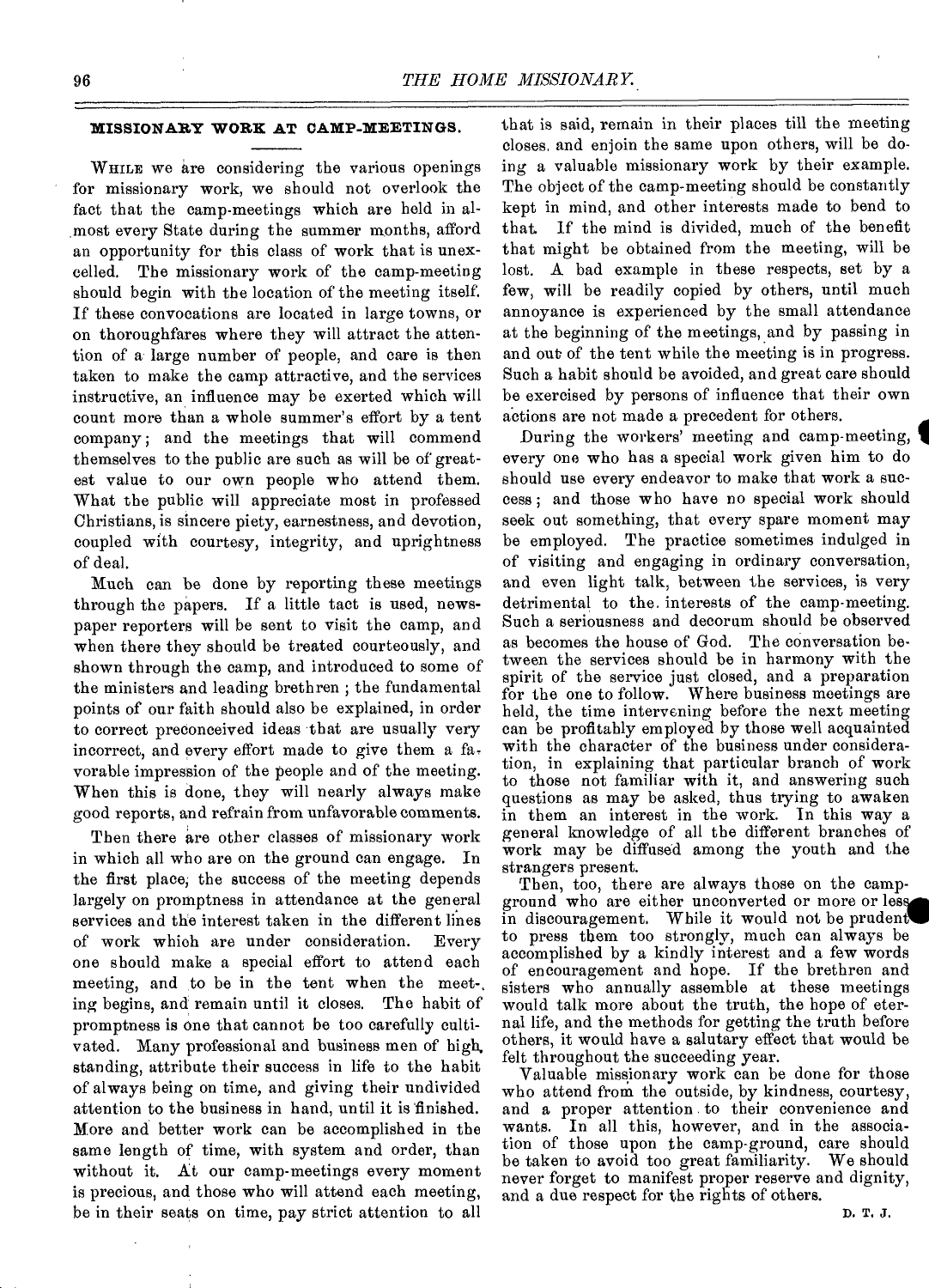To many minds, this word conveys the idea of a province, embracing all the country north of the States of Minnesota, North Dakota, and Montana, between the Rocky Mountains on the west, Hudson's Bay on the east, and extending to the north pole.

This, however, is a slight error, as it is only a portion of that vast country. Man-i-to'-ba (accent on the third syllable) is a province of the dominion government of Canada, just across the boundary line from Minnesota and North Dakota, about the size of the States of Indiana, Ohio, and Pennsylvania combined, formerly known as the Red River settlement. The country of Manitoba is much like that of North Dakota, viz., level prairie, with timber on the rivers. The climate is healthful and cold, being an average of 65° in the summer and three below zero in the winter. The Red River of the North runs through the center of the province, and empties its waters into Lake Winnipeg.

Considerable stock is raised, and wheat, oats, and barley are the chief products. Winnipeg, the largest city, and also the capital of the province, has a population of about 20,000, is 458 miles northwest of St. Paul, and 860 from Chicago. The architecture of the building is very largely of English pattern. The principal street of the city is 120 feet wide, paved with cedar blocks, with sidewalks eighteen feet wide. The other important streets diverge from this one, and instead of being numbered or lettered, as in some cities, go by such names as Mary, Martha, Myrtle, etc., which makes it quite difficult for a stranger to find places in the city. As soon as you cross the boundary line, a difference is plain to be seen in nearly everything, buildings, teams, manner of speaking, etc. When introduced to a man, about the first question asked is, Where are you from? second, dow long you here? third, What's your business?<br>and fourth, How do you like our country? These How long you here? third, What's your business? four questions will come in about as many minutes. If you speak disparagingly of their country, you are at discount at once. If you speak well of it, and lay special stress on some one thing, if nothing more than the main street in Winnipeg, it is gaining a foothold for you at once. As you become acquainted with the people, you will discover the natural weakness of humanity, viz., to think that their country is about all there is, and what little joins them might as well become a part of their own. They talk of having the United States become a part of their province. I was informed that the people of Manitoba were more moral than those of the States, and as a proof of this they claim to have better Sunday laws. **F. L. MEAD.** 

## **MANITOBA. IMPORTANT TO MISSIONARY WORKERS.**

WE are indeed thankful to our friends and the friends of the cause of present truth who have united with us during the past few months, in giving the *American Sentinel* the largest circulation that it has ever bad; but while we commend the efforts already put forth, we are compelled to say that more good might have been accomplished had one impor tant feature of the work not been neglected in so very many cases. That to which we refer is the sending of a card or letter with the first paper sent, notifying the party to whom it is sent that he is to receive the paper for a few weeks, and remarking, incidentally, that it is to be free.

During the past three months we have received directly from persons to whom the *Sentinel* was being sent, and through postmasters, hundreds of requests to discontinue the paper, as they had never ordered it, and did not wish it. Most of those who thus refuse the paper are evidently under the impression that a demand will be made upon them to pay for the paper, and they are offended at what they regard as a trick of the publishers to force them to take and pay for a paper for which they have not subscribed. Of course the note at the head of the last page ought to correct this impression; very few, however, read it, and some who do, evidently do not believe it, and feel that an effort is being made to victimize them. The result is that they are prejudiced not only against the *Sentinel,* but against the truths which it seeks to teach, so far as they have examined it to know what they are.

It is safe to say that in nine cases out of ten, if a letter or a card was written when the first paper is sent, or when the order is sent to us, the *Sentinel* would not only be received, but it would be read with a very different feeling from that with which it is now received.

It may cost a little more both in time and money to do this work as it should be done ; but is the cheapest and easiest way always the best way ? In such a matter as this it certainly is not. We firmly believe that it would be better to send out *fewer*  papers accompanied by letters or cards, than to send out a greater number, as they have been sent during the past few months. We trust that our friends everywhere will inquire after " the old paths " in the matter of re-mailing periodicals, especially the *American Sentinel,* and make it a rule always to notify those to whom they either send papers or to whom they direct us to send them.

PUBLISHERS *American, Sentinel.*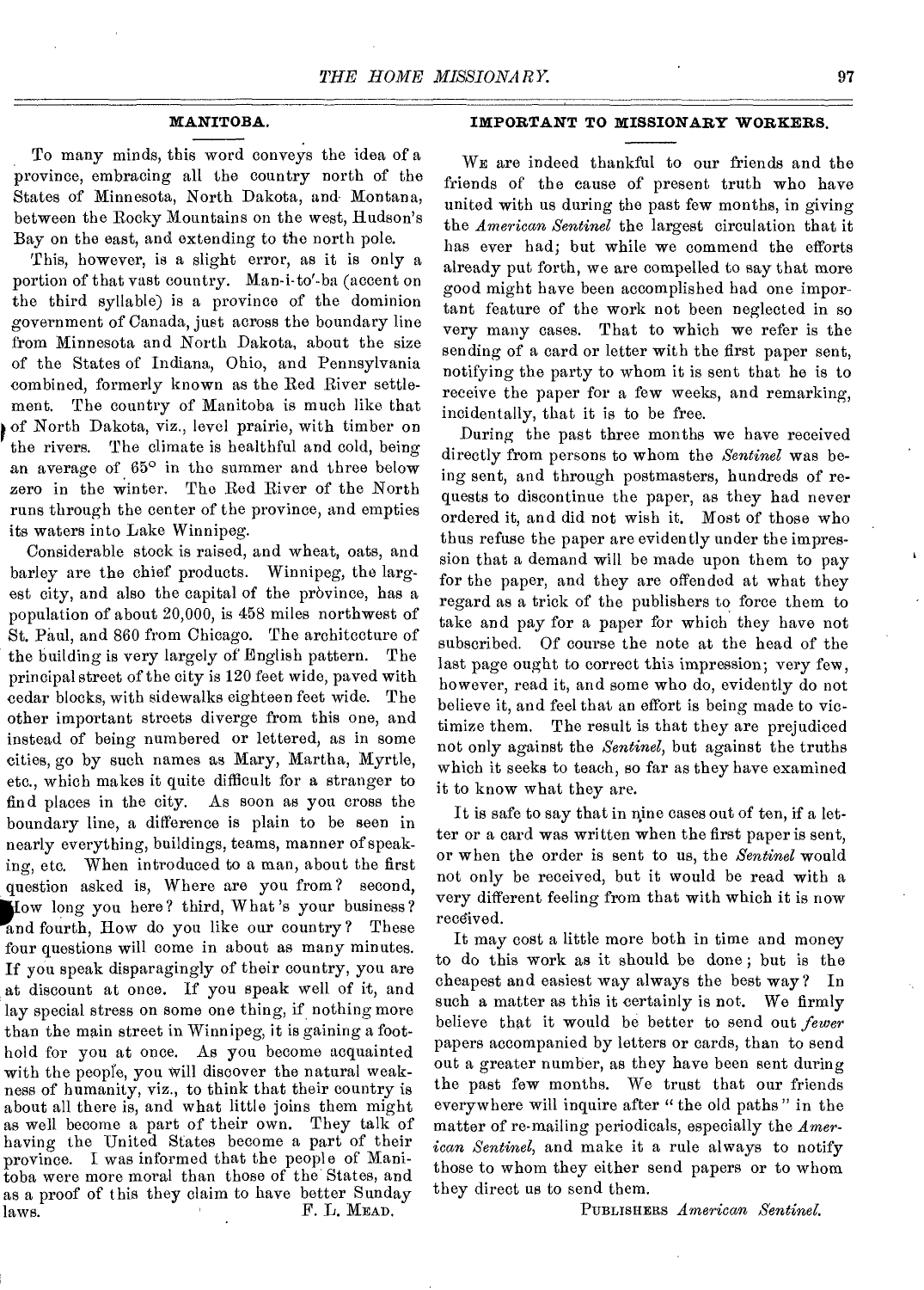The Children's Page.

WE hope that the older ones will do all they can to help make this<br>page a profitable one for the children. In some schools it may be best<br>to have the article read in place of the general exercises of the children's<br>divisi

#### DEAR CHILDREN :—

I have been enjoying the nice little talks that you and Sister Huntley have had on missionary work, and now I am told that I may talk with you. You have learned so many ways in which you can do good to others that I expect many of you are carrying out the plans given you, and have become home missionaries. That is right. Now I wonder who can tell what it is to be a missionary  $?$  — One sent to teach religion to others. Yes, if we are missionaries, we will teach others about Jesus. But first we want our own hearts pure and good, and only Jesus can make them so. He says that he will wash our hearts, and make them clean ; then with his help we can do good. Jesus, when he was on earth, was a missionary, and worked for the good of others, even giving his life that we might have a home in heaven. We have all learned how he went from city to city and from village to village, that he might teach the people, and heal their diseases. Often the people were unkind to him, and tried to kill him ; but he felt sorry for them, and prayed that God Would forgive them. He bore insult, mockery, and abuse, and was finally taken by wicked men, and nailed to the cross. Even when the nails were driven through his dear hands, which never did aught but good, Jesus said not a word, but meekly bore it all. And why ? — Because he was punished for the sins that you and I have done. Sin is a dreadful thing, and never goes unpunished. And if Jesus had not suffered and died for us, we could never have a home in the new earth, but would have to bear our own sins.

What wonderful love was this ! You and I can never understand it, but we can love one another and those who know not the truth, and although we may never be called upon to die for them, we can do as Jesus did, — work for their good, and try to get them to do right, that they may have a home in his kingdom. Jesus left the work which he began on the earth, for us to finish. He said that to those who were faithful be would give a crown of life. He said, " Go ye into all the world, and preach the gospel." Ah, that means that other nations should hear and know the truth besides those who live in our own country, doesn't it? Now, Jesus did not mean for

every one of us to go away to foreign lands to preach, but he did mean that we should all have a part in sending others to teach the truth. Those who are sent to foreign lands to teach the Bible are called foreign missionaries.

I suppose you are taking your pennies to Sabbathschool each Sabbath, to give toward building the missionary ship. Well, that is good, and how interested you will be to hear from the ship as it sails from one place to another, taking the truth to the children as well as to their parents, who do not know that Jesus is coming soon again.

But there are other countries far away where we now have missionaries. They are poor, and they must have money to buy them food to eat and clothes to wear, and they must also have reading-matter to give to the people. While we are here in our nice pleasant homes, we should think about these missionaries, and pray that God will bless and care for them. There is another way in which we can help them. Open your Bibles, and turn to 1 Cor. 16 : 2: "Upon the first day of the week let every one of you lay by him in store, as God hath prospered him." That is, when God makes us able to earn a great deal of money, we ought to lay aside much. Some little girl asks, " What are we to lay it aside for ?" That is just what I am going to tell you. To take care of these missionaries which we have sent to foreign lands. But as I was saying, when God makes us able to earn much money, we ought to lay aside a great deal to give to foreign missions, and when we cannot earn but little, then, of course, our gifts will be small ; but, children, God will count little gifts, if they are given with much love, to be a great deal. How many of us will try to remember how much we should give to the foreign missions ?

We ought to have something to keep these gifts in, separate from our other money. Do you not think it would be nice for all of you to have a foreign mis sion box, just as the grown people do? You can all have one given you, but you must take good care of it, for it holds money which belongs to the Lord. You can ask the librarian of your missionary society for one. If you do not live near a church, ask your mamma to write to the State secretary of the tract society, and she will send one to you.

We ought to learn all we can about the countries where we have sent our foreign missionaries. The older people studied last month about Russia, so I think it might be well for us to have a little talk about that country.

Russia is a large country, much larger than the United States. Look on your maps, and you will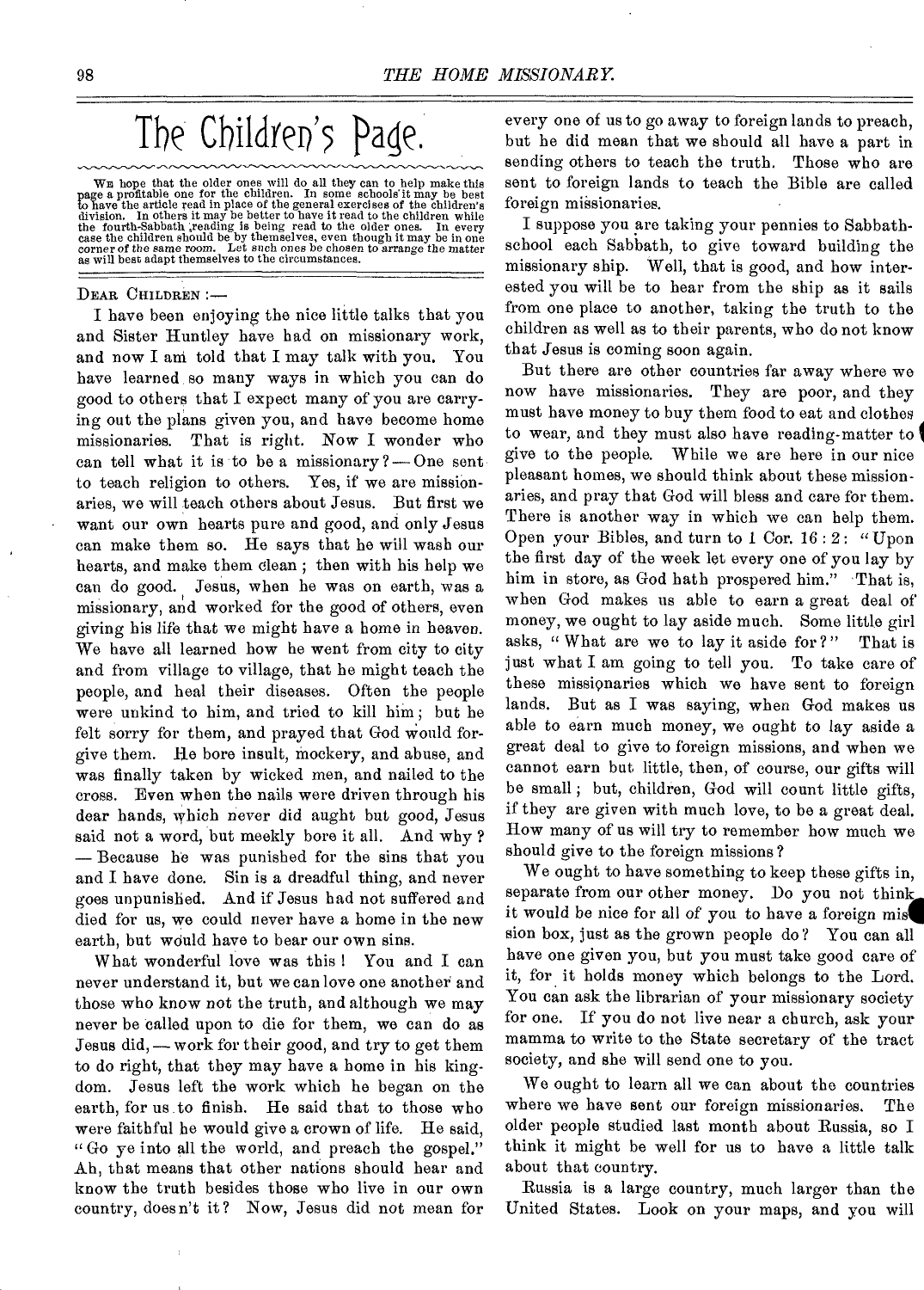see that it occupies almost the whole of the northern part of Europe and Asia. Russia in Europe consists almost wholly of plains. In the northern part scarcely anything grows, but in the middle and southwest the land is quite fertile. The climate of Russia in Asia is very cold. In the north the vegetation is chiefly mosses and lichens, while in the south there are large forests of pine and fir trees. They have very rich mines of gold, silver, and other metals, also precious stones. The capital of Russia in Europe is St. Petersburg, and here is where the ruler of the country, who is called a Czar, lives in the winter. It is said that his palace is one of the finest buildings in the world.

The children of the poor people are not sent to school, for they have no nice schools to attend, as you have. So when they grow up, they know but very little. The peasants, or people who live in the country, are very poor. They plow only patches of ground, here and there, where it is easiest to plow. The cattle look lean and hungry. The homes of the country people are log or mud huts, and one might go for many miles, and never see a school-house. In many of their houses they have no nice beds, not a table, nor even a chair, and they have very few dishes. Although they are so very poor, and have little to eat and wear, they have many beautiful churches. Almost everybody belongs to the Greek Church. Their religion is something like the Catholic, but they do not believe in worshiping images ; instead, they have pictures of the Saviour, covered with shields of gold, and ornamented with jewels, which they bow down to and worship. Is it not just as wrong for them to worship pictures as it would be to worship the images? What does the commandment say about it? The priest's clothing costs more than the clothing of all the rest of the people of the village. How do you suppose they can afford to have such fine churches, and the priest dress so well? I will tell you. The people have to give one-third of what they earn to the church, and another third to the ruler, and they have but little left; but they are glad that all is not taken from them.

These poor people's religion does not make them any better, and many of them are dishonest, wicked people. But, children, the Saviour died for them just the same as he did for us, and he wants us to teach them a better way.

Russia is a very hard country in which to do missionary work, and our missionaries have a hard time there. It is against the law for people to teach any other but the Greek religion, and if they find them

teaching any other, they shut them up in prison, and perhaps send them way off to Siberia, where they would have to stay all their lives. Siberia is a very cold, dreary country that belongs to Russia. It has many mines, in which the people who are sent there have to work very hard.

So you see our missionaries have to be very careful or the police officers will take them.

Do any of the people accept the truth  $? - Yes$ ; some of them do, and they love it, too, and thank the dear Lord for sending it to them. Now, don't you see why we should pray very much for them, and also for our missionaries there ? Let us thank God that we live in a free land, and that we can worship God as we please ; and do not let us forget to pray for our missionaries in foreign lands.

## MARIAN KLAIBER.

WE insert the following poetry which has been contributed for the HoME MISSIONARY in the Children's Department, as it is adapted to the familiar tune "The Sweet By-and-By," with which the children are familiar, and would advise those in charge of the children's exercises to take time to teach the words to the children, so they can all unite in singing it : —

[Written for the HOME MISSIONARY.]

### **WILL YOU ENTER CHRIST'S VINEYARD**

BY MRS. LAURA L. TEFFT.

TUNE, " Sweet By-and-By."

THERE'S a call that we ofttimes have heard From a voice that we all should obey ;

'T is a message from Jesus, our Lord, ---Go and work in my vineyard to-day.

CHORUS.

Will you work, brother, work ?

0, come, and make no delay ;

Will you work, sister, work ?

Will you enter Christ's vineyard to-day ?

0 the souls, precious souls, will you seek, And gather them into the fold ?

God's promises bless'd, will you speak, That surpasseth all riches and gold ?

Other lambs that are not of this fold I have many ; 0 hear Jesus say,

" Will you tell them of salvation free, Of that home where the saints live for aye ?"

Few now are the cycles of time ; Fast dawns that all-glorious day,

When Christ with the angels shall come, To bear his vine-dressers away.

*Logansport, Ind.*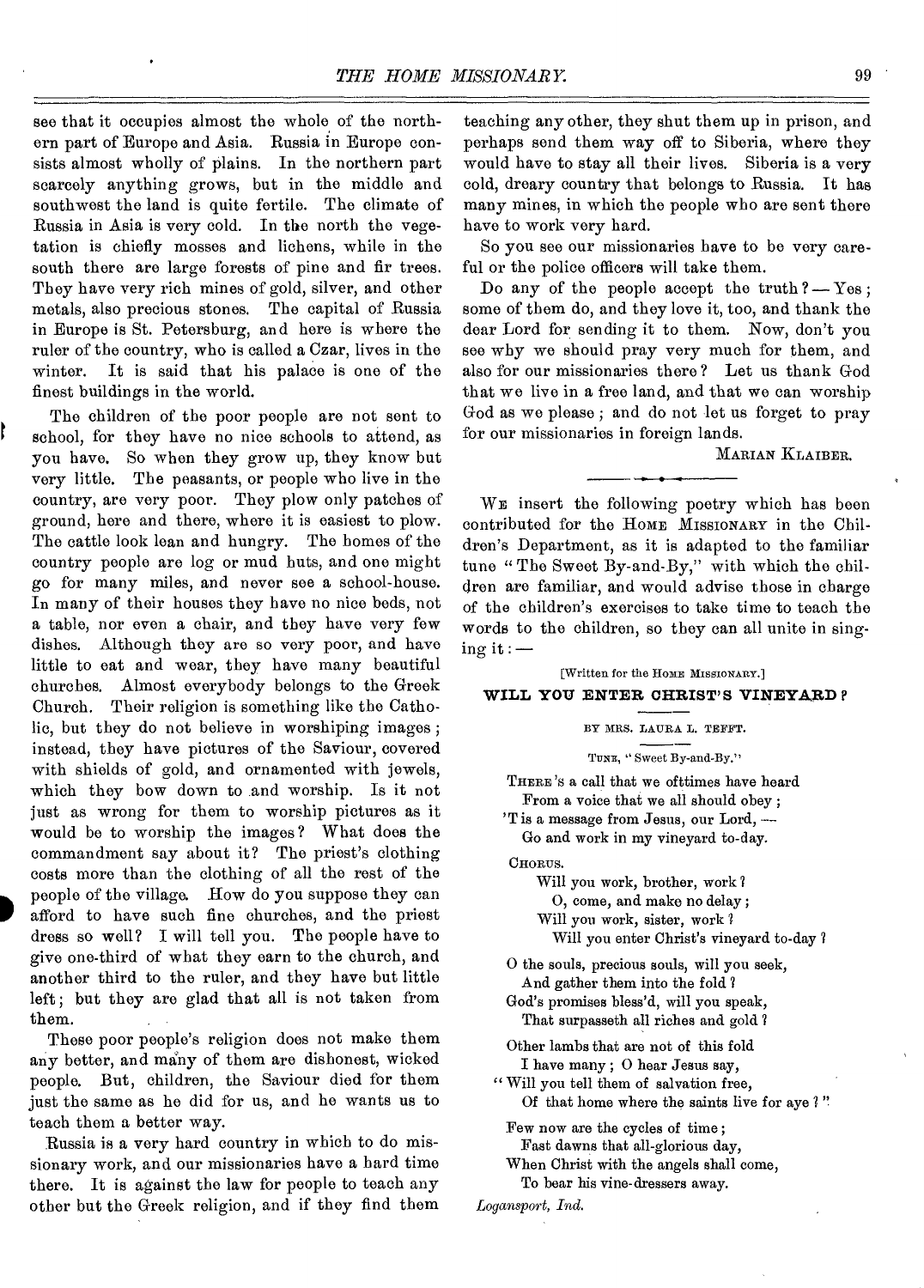## FOREIGN MISSIONS.

CONDUCTED BY W. C. WHITE.

## **BEGINNING OF OUR WORK IN AUSTRALIA.**

ON Sunday afternoon, May 10, 1885, quite a company gathered at the dock, in San Francisco, to bid good-bye, on the Steamer *Australia,* to Elder S. N. Haskell, Elder J. O. Corliss, wife, and two children, Elder M. C. Israel, wife, and two daughters, and Brethren Wm. Arnold and Henry Scott, who had been chosen to go to Australia, to establish a mission, and carry the message as far as possible to the several colonies of Australasia.

The departing friends were full of courage relative to their future work ; but it was a sad farewell, for, with the exception of Elder Haskell, who was to return as soon as the work was well begun, we knew not if we should ever meet them again. As time passes, and we receive each month letters from old friends there, and through reports in the *Review*  and *Signs,* have become familiar with their surroundings and work, Australia and New Zealand do not seem half so far away.

After the ship had left the docks, Dr. E. J. Waggoner and the writer crossed the city to the Cliff House, and watched the *Australia,* as she passed out through the Golden Gate, and steamed away toward the setting sun. This was a new venture in our work ; heretofore when laborers were sent to foreign countries, it had been in response to urgent requests from those who had already accepted the message through the reading of papers and tracts, and were keeping the Sabbath ; and then but one or two laborers were sent at first, to learn more fully the character of the field, and the work to be done ; but now we were sending out a company of seven laborers at once, to a field where there were none of our people, and that country nearly eight thousand miles away.

For several months our friends had been preparing for their work, by studying the country, and the history of the people. They had sent publications to many of the free reading-rooms, and had opened up an extensive ,correspondence. Not only was a choice stock of tracts and books taken with them, but 1,000 copies of the *Signs of the Times* were subscribed for, to be distributed gratuitously. We wondered what they: would do with 4,000 *Signs* each month, but experience proved this to be one of their best investments.

After a prosperous journey of twenty-nine days, the party, minus Elders Haskell and Israel, who stopped for a few days to visit Sydney, landed at Melbourne, and four weeks later were settled in Richmond, one of the suburbs of Melbourne.

At Honolulu, where the *Australia* stopped for a few hours, the morning of May 18, the party went on shore, and visited Brethren Scott and La Rue, who had been laboring in the islands for about nine months as colporters, and bad organized a company of thirteen Sabbath-keepers. From Honolulu, Samoa, and New Zealand, reports of the voyage, and interesting articles about the mission fields in the Pacific Islands were sent back, and for many months the *Signs* was well supplied with information as to these fields.

How to begin the work was a very perplexing question. It was midwinter when they arrived, and cold rains prevailed. Public halls were very expensive, and the newspapers would give no friendly notice of the new-comers. But the very difficulties of the case led to a course of action that gave permanency to the work, and insured success. As there was no opening for public meetings, Elders Haskell and Corliss visited several cities, becoming acquainted with many influential citizens, and distributing some reading-matter, and Brethren Israel and Scott engaged in giving Scripture readings with families in Melbourne. Meanwhile a tent was ordered, and by the time it was ready for use, the American strangers had many warm friends. There were many more whose curiosity to hear had been aroused, either by having heard one or two Scripture readings, by the very unfriendly notices in the city papers, or by reading a copy of the *Signs,* for they were freely distributed in every conceivable way, even to placing them in tops of the iron posts in the public parks. From the first, Brother Wm. Arnold had begun to canvass for "Thoughts on Daniel and the Revelation," and by October, 10 had sold 300 copies.

October 23, the tent was pitched in North Fitzroy, in a thickly-settled community composed of Episcopalians, Catholics, Wesleyans, and Disciples. The first meeting was held Sunday evening, October 25. The tent, which was prepared to seat one hundred and fifty, was well filled. Good attention was given to the discourse, and a meeting was appointed for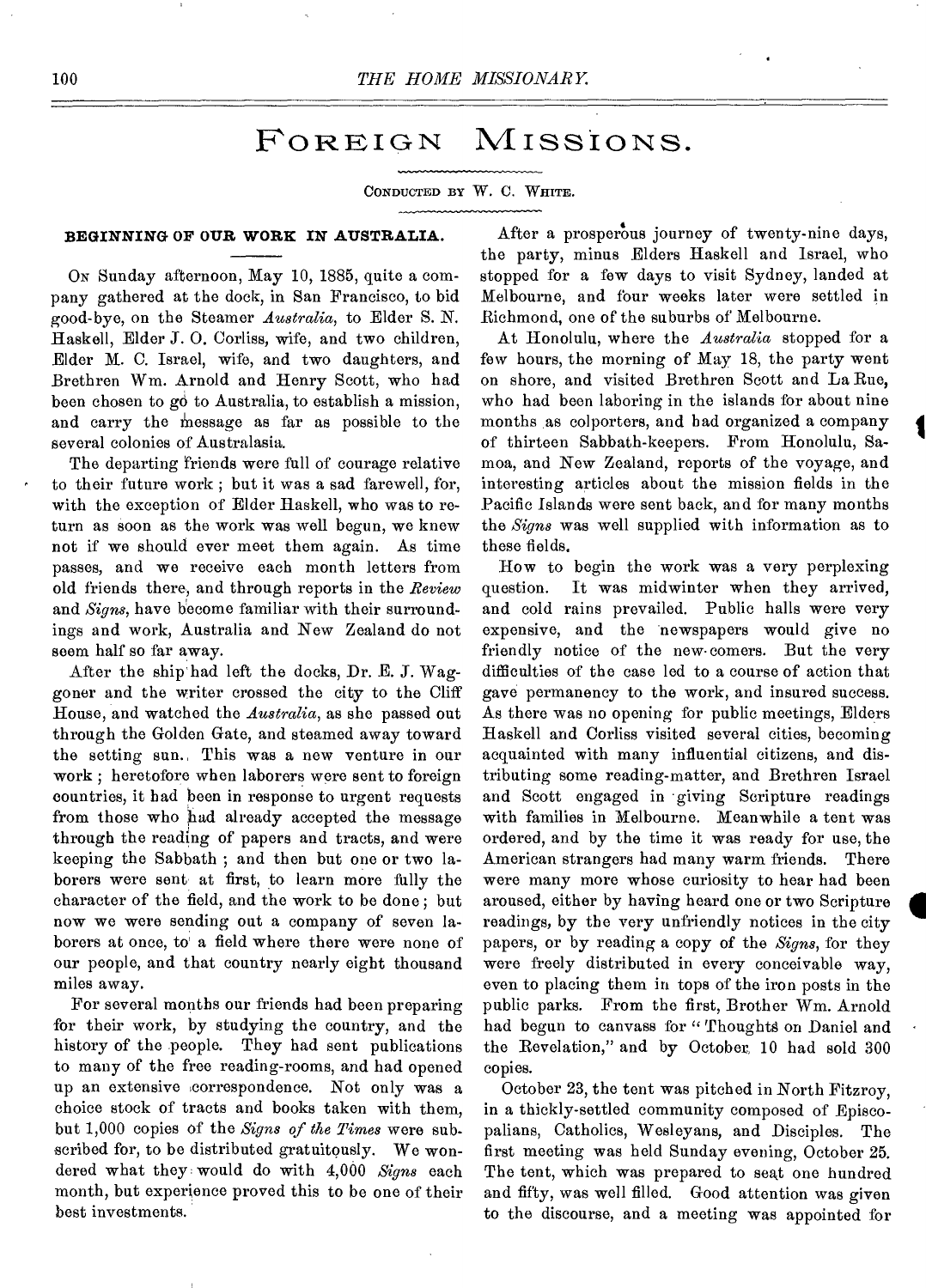Monday night, although the preachers had been told that the people would not attend evening meetings through the week. The attendance continued good ; books were freely purchased, and during the first week sixteen dollars were contributed toward the expense of the meetings. After six weeks, the tent was moved to another locality, and at the end of six months, four courses of meetings had been held in the suburbs of Melbourne.

Jan. 9, 1886, a church was organized with twentyeight members, and by the middle of February the numbers had increased to fifty-five. One of the most encouraging features of the work in Australia has been the earnestness of those accepting the message, to carry it to others. Many seemed' to have a deep sense of their personal responsibility, and their earnest and intelligent labor for relatives and friends was often very successful.

Another encouraging feature of the work was the liberality of the people in contributing to support the meetings. At the close of the first tent season, it was found that the total expense of the meetings, outside the wages of the ministers and cost of the tent, was \$400. Nearly \$250 of this had been met by the regular contributions which were deposited, unsolicited, in a box near the door ; and the balance was quickly made up by those present, when a statement of the expense account was read. The same liberality has generally attended subsequent meetings in Australia' and New Zealand.

In the latter part of October, 1885, Elder S. N. Haskell went to New Zealand, to see what could be done in that country. Arriving in Auckland, he soon made the acquaintance of Edward Hare, who held many views in common with our people. He also fell in with a denomination called Christians, who held a Bible class each Thursday night, to discuss various points of doctrine. Each member was permitted to introduce any subject he chose, and Elder Haskell was invited to present those doctrines wherein he differed from them. This was done freely, and resulted in a discussion of the Sabbath question with their pastor. At a similar class in Mount Eden, one of the suburbs of Auckland, the personal and visible coming of Christ was introduced, and discussed in a similar manner. The result of these discussions was that a small company began to keep the Sabbath. At the solicitation of Edward Hare, a short visit was made to Kaeo, the result of which was that two families began to observe the Sabbath.

p

After two months' absence in Australia, Elder Haskell returned to New Zealand, and made a second visit to Kaeo. This is the home of William Hare, father of Edward and Elder Robert Hare and of a large family, most of whom reside in this vicinity. As a result of Bible readings, twenty of the Hare family were soon obeying the truth.

Baptism by immersion had never been administered in that part of the country, and although many were fully convinced by the Scripture read-

ings, of their duty, there was great hesitation about being immersed. Nine, however, were baptized, and a church organized ; but as Elder Haskell was obliged to sail for America on a certain day, he left this newlyorganized church to hold their first Sabbath meeting alone.

Soon after this, two members of the Kaeo company, Brethren Robert Hare and T. H. Brighouse, were encouraged to go to America, to fit themselves to be laborers; and earnest appeals were sent to the General Conference, that an experienced minister be sent to New Zealand without delay. In response to this call, Elder A. G. Daniells was chosen for the work, and sailed from San Francisco, October 24, reaching Auckland, Nov. 14, 1886.

Elder Daniells has labored in Kaeo, Auckland, Napier, and other places, but principally in Auckland and Napier, where strong churches have been organized, and houses of worship built. A Conference was organized May 27, 1889, with three churches and 155 members. In a report written in September, 1889, Elder Daniells says : —

" We have many things to encourage us. The papers are very liberal in their notices of our work ; people receive us kindly, pay our way, buy our books ; and a fair proportion, compared with other fields, obey the truth. Last year we had 130 Sabbathkeepers ; at present we have 230. Last year our tithe was \$852 ; this year it is \$1,403. God is good, and on the giving hand. We are of good courage to press.on.'

### THE PUBLISHING WORK.

From the first, it had been anticipated that the publication of a journal in Australia would be necessary to defend and promulgate the doctrines of the Advent and the Sabbath; and when it was discovered that the newspapers which contained frequent attacks upon the "American Preachers" and their doctrines, would admit nothing in defense, preparations were hastened, and in January, 1886, the *Bible Echo and Signs of the Times* made its appearance, a sixteen-page monthly, edited by S. N. Haskell and J. 0. Corliss, and published at North Fitzroy, by Israel and Corliss. This was the beginning of what has grown to be the *Echo* Publishing Company, Limited, a corporation organized on the same general plan as the Seventh-day Adventist Publishing Association and the Pacific Press Publishing Company. One year ago the company purchased a lot on Best St., North Fitzroy, and erected buildings, at a total cost of \$15,000. At its first annual meeting, held Jan. 17, 1890, the net worth of the company was shown to be \$10,934. The company now publish the *Bible Echo* semi-monthly, do a good business in general book and job printing, and are selling over \$15,000 worth of subscription books annually.

#### GROWTH OF THE WORK IN AUSTRALIA.

After the close of the tent meetings in Melbourne, the last of April, 1886, Elders Corliss and Israel, sometimes laboring in company, and sometimes separately, with such assistance as those newly come to the faith could render, held meetings in Ballarat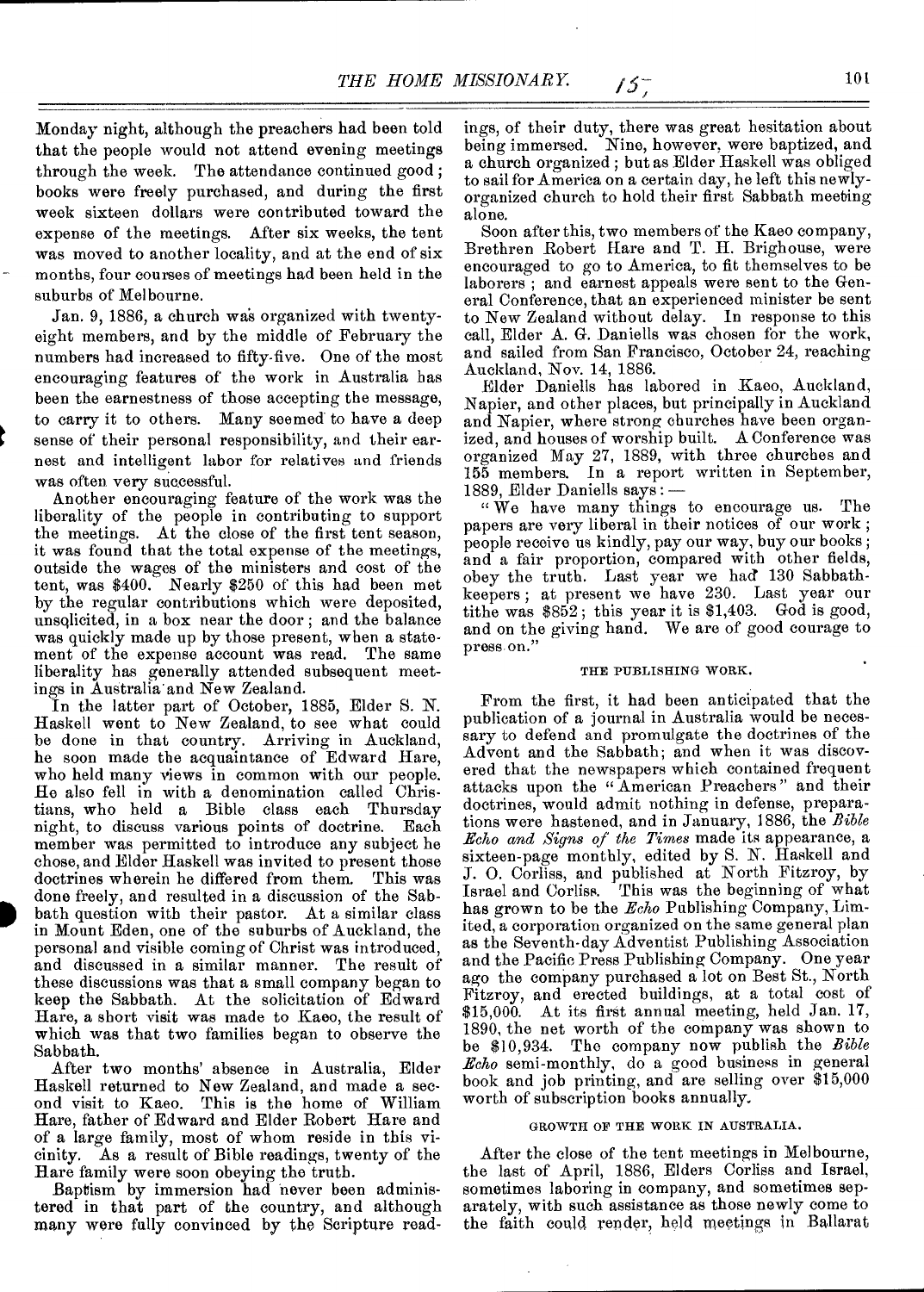Geelong, in Victoria, and in Norwood and Stepney, two suburbs of Adelaide, South Australia. Success attended these efforts, and earnest appeals were made for additional laborers, both to preach the message, and to assist in the publishing work.

Aug. 30, 1886, Miss Eliza J. Burnham arrived to assist in the editorial work of the *Bible Echo.* 

Six months later Brethren William Baker and Byron Belden, with their wives, were sent to assist in the publishing work. They reached Melbourne March 16, 1887.

Jan 16, 1887, Elder W. D. Curtis and wife, formerly of the Kansas Conference, sailed for Honolulu, arriving there January 23. After two months' earnest labor in the Sandwich Islands, they departed March 20, for Auckland, New Zealand, where, finding that Elder Daniells needed aid, they remained a month, and then proceeded to Australia, reaching Melbourne May 9, 1887.

May 5, 1888, Elder G. C. Tenney and family sailed from San Francisco, and after spending four weeks with Elder Daniells, in New Zealand, proceeded to Melbourne, arriving July 2.

Elder Robert Hare and wife sailed on the *Australia,* May 22, 1888, for Honolulu, where he labored a few weeks, and then proceeded to his old home, and future field of labor, arriving in Auckland, New Zealand, July 11.

May 5, 1888, E. M. Morrison and family sailed for New Zealand, where Brother Morrison spent four months and a half, instructing the canvassers in that field, and then proceeded to Australia to engage in similar work. He reached Sydney, October 17.

August 24, C. B. Driver sailed from San Francisco, arriving in due time to superintend the stereotyping work of the Publishing Company.

In September, 1888, the Australian Conference was organized, with five churches and 266 members. One year later Elder Tenney wrote: —

• "Our Conference is composed of six churches. Two new churches have been organized in the past year, and one small company united with the Melbourne church. Our church membership has increased from 266 to 362, and the tithes have increased to \$7,968. In different parts of the colonies quite a number of people have embraced the Sabbath from reading, who have not identified themselves with us ; and it is a matter of regret to us that we have no one to send to their help.

"In looking to the future, we see a large field of labor to which the doors stand open wide. I think that the Australian colonies are in all respects as inviting to our labors as any in the world, and call your attention to the urgent need in New South Wales and Queensland. The people are English speaking, intelligent, and as unprejudiced as in any part of the world. They are of religious tendencies. Many of our books have been sold there, a few persons have embraced the truth, and we receive most earnest entreaties to send them ministers. I have never experienced such feelings in reference to any work as I do° regarding this ; and yet we are powerless to help them. We have no minister to send. I cannot leave Melbourne. Elders Curtis and Israel also have fields which they cannot leave."

In many foreign fields we meet the double perplexity of scarcity of laborers, and lack of funds to support the few men who are in the field. In Australia and New .Zealand, the great need is men of experience and consecration. "Pray ye therefore the Lord of the harvest, that he will send forth laborers into the harvest." W. C. W. borers into the harvest."

### **QUESTIONS ON AUSTRALASIA.**

1. NEXT to Australia, what are the largest and most important islands of Australasia ?

2. To what government do they belong?

3. Name some of the smaller islands and groups. 4. Tell us something of the people of these islands.

5. In what parts of Australasia have the doctrines of Seventh-day Adventists been preached ?

6. When was this work begun, and by whom ?

7. Who have since been sent to these countries?

8. Are you personally acquainted with any of these laborers?

9. What can you say of the success attending the work in Australia? In New Zealand?

10. What can you say of the fields not yet entered ?

11. What are the chief hinderances to our work in the Old World ?

12. What marked contrast do we observe in Australasia ?

13. Does the duty rest upon us to send missionaries to the savages of the uncivilized island? Matt. 28: 19, 20.

14. Who will prepare for this work?

#### **AUSTRALASIA.**

AUSTRALASIA is the southwestern division of Oceanica. Next to Australia, which for its great size may be called a continent, its most important countries are New Guinea, New Zealand, and Tasmania.

#### NEW GUINEA.

New Guinea, having an area of 200,000 square miles, is divided into three nearly equal parts, the western, belonging to Holland, the northwestern, to Germany, and the southeastern, to Great Britain. Of the interior of this island but little is known, except that it is mountainous, some of its peaks rising above the snow line, and that its mountains are covered with immense forests. The climate is quite different from Australia, being very moist. There are only a few species of native animals, such as the wild boar and the kangaroo. Birds of beautiful plumage abound.

The natives are Papuan negroes. They are smaller than the African negroes, have a comparatively vague idea of a Supreme Being, go almost naked, and indulge in hideous painting of their bodies. In the interior of the island the tribes are still quite savage,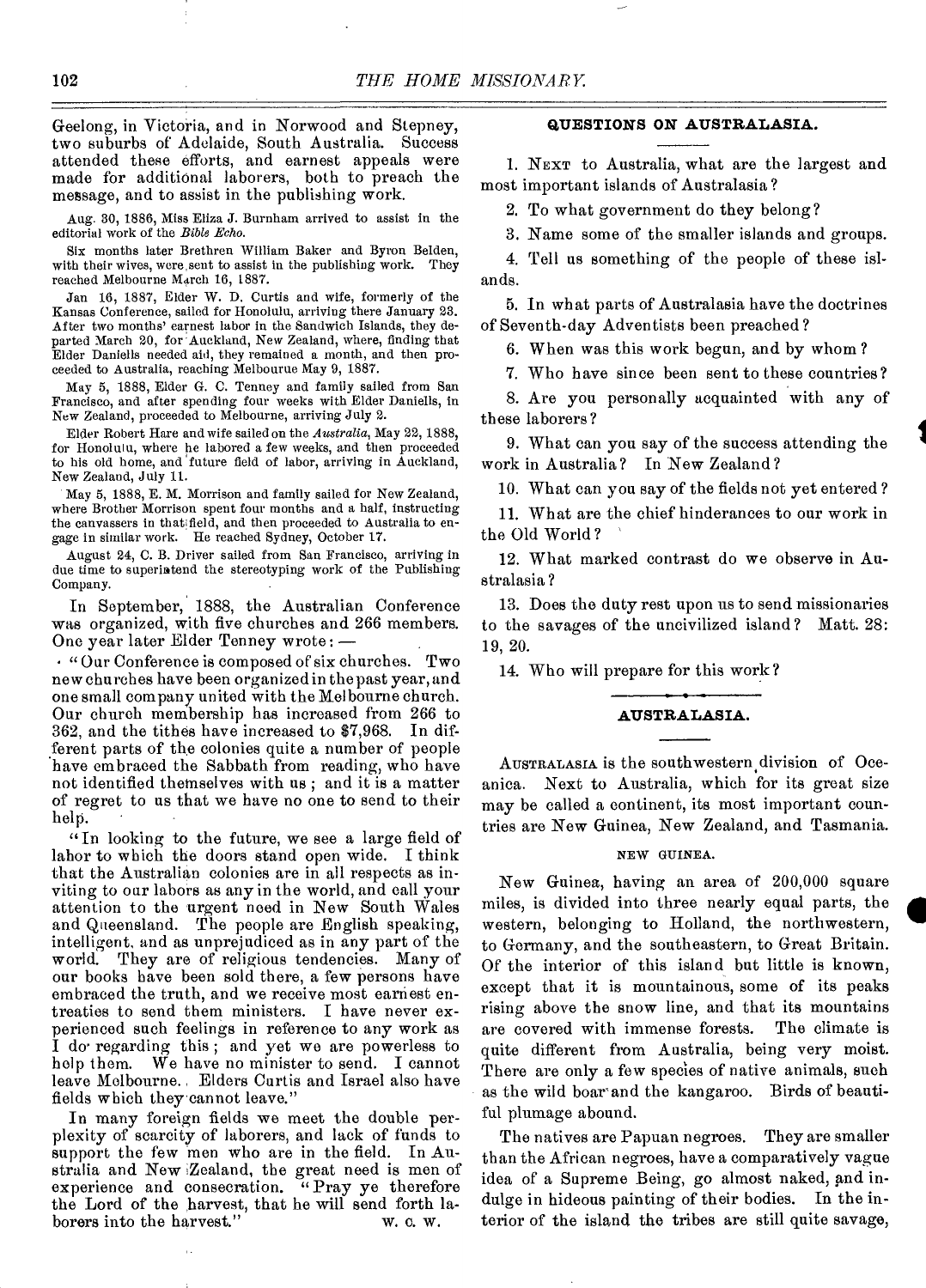and cannibalism is practiced among them. An interesting account of mission life among the Papuans will be found in the little work entitled " James Chalmers, Missionary and Explorer of Raratonga and New Guinea." It is one of eight biographies comprising the Popular Missionary Biography series.

## NEW HEBRIDES.

This group, lying northwest of Caledonia, is composed of many volcanic islands, about thirty of which are inhabitable. They have an aggregate area of 5,700 square miles, and the population is upwards of 140,000. Aurora, the most fertile of the group, disappeared in 1871 during a volcanic agitation.

These islands were discovered in 1606, but little was known of them till 1773, when they were visited and named by Capt. Cook, since which time they have been controlled by the French.

The natives belong to the same class of oriental negroes that inhabit surrounding islands, but are less intelligent, and are said to be still addicted to the practices of cannibalism. Their habits are disgusting, and their persons filthy.

The mission work on the New Hebrides Islands has resulted in much good. In 1885 sixteen islands were occupied by twelve ordained and one medical missionary, with an estimated total of 8,000 real converts to Christian faith and practice. Fourteen islands, on which are 70,000 natives who are still cannibals, are without missionaries, but the work of evangelizing, educating, and civilizing the natives is steadily going on.

#### SOLOMON ISLANDS.

This group of islands, discovered by the Spanish in 1567, is composed of nine principal and several smaller ones, the area of the whole being estimated at 10,000 square miles.

The natives are a small sturdy race of Melanesians, with dark hair and skin. They are intelligent, and quick to learn, but are crafty and revengeful. They are somewhat superstitious, believing in, and evincing a great fear for, the spirits of departed friends.

The mission work has not progressed in the Solomon Islands as rapidly as in other South Sea islands, and the natives are substantially savage yet. Different missionary efforts made during the last fifty years have resulted in death to the missionaries, and the abandonment of the stations.

## NEW IRELAND.

This island is over 200 miles in length and twenty miles broad, with an area of 4,300 square miles. The population is upwards of 11,000.

The inhabitants are of the Australian negro race. Unlike the natives of most of the South Sea islands, they are very neat in their habits, and are remarkable for the cleanliness of their villages. Portions of the island are well cultivated.

### NEW CALEDONIA.

Since 1853 New Caledonia has been controlled by the French, by whom it has been used as a penal colony.

The length of the island from northwest to southeast is 240 miles, and its average width about twentyeight, giving it an area of 6,769 square miles.

The population is estimated at 60,000, of whom in 1870 more than one tenth were convicts, and less than 2,000 were colonists. The natives closely resemble the Papuan, or negrito, race, and the several tribes differ much in degree of civilization, some being honest and hospitable, while others are cruel, ferocious, and treacherous. Cannibalism, which less than half a century ago was practiced, is no longer extant.

French missionaries have made several prosperous settlements, and as a result of their labors, a great number of the islanders have embraced Christianity. The method of their work has been to move in among the natives, cultivate plantations, introduce the culture of fruit and grains, the raising of live stock, etc., and quite an advance in civilization has resulted. The natives are found to be honest, industrious, and averse to drunkenness.

## NEW ZEALAND.

New Zealand, which is almost identical in size with Colorado, our Centennial State, having an area of 104,406 square miles, became a British colony in 1840. The European population is considerably more than half a million. (See Historical Sketches of Seventh-day Adventist Foreign Missions, pages 102- 108.)

The native population is about 40,000. They are entirely in the north islands. They cultivate maize and a little wheat, but chiefly the sweet potato. Though these natives paint hideously, they are more intelligent than the natives of most of the islands.

#### TASMANIA.

Tasmania, formerly called Van Dieman's Land, was formed into a separate British colony, in 1825. Though a small island when compared with Australia, it is considerably larger than our four States, Massachusetts, Vermont, Connecticut, and Rhode Island. Its area is 26,375 square miles, and its estimated population about 200,000.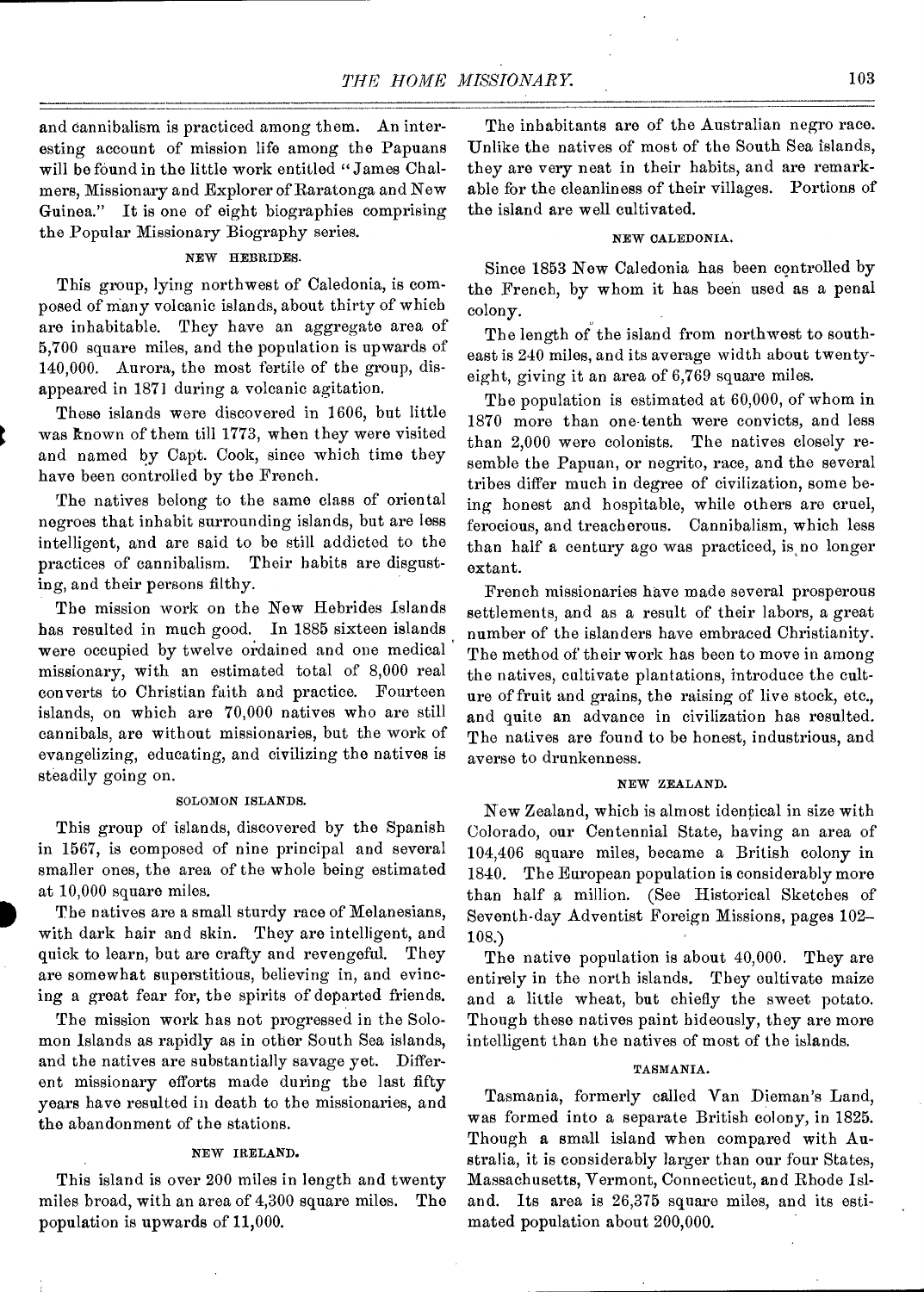## RELIGIOUS LIBERTY.

CONDUCTED BY A. F. BALLENGER.

### **THE EXEMPTION OF CHURCH PROPERTY FROM TAXATION.**

THERE are few persons in this country but declare against a union of church and State. There is, however, a difference of opinion as to what constitutes such a union, or what are tendencies toward, or fragments of, such a union.

We are apt to be enthusiastic in the advocacy of principles, the exemplification of which requires no sacrifice on our part, or on which depend our own cherished liberties ; but if those principles involve a sacrifice, they are apt to dampen our ardor in their advocacy. This should not be so, and it is hoped that it will not be, in the investigation of this subject.

We shall take two positions in the discussion of this question, either of which, if sustained, will prove the exemption of church property from taxation to be  $wrong :=$ 

1. To accept exemption is to accept State aid.

2. It compels men to aid in supporting a religion in which they do not believe.

How does the. State aid the church to the amount of the tax exemption ? Here is an illustration. Smith owns a lot valued at \$10,000, upon which he pays an annual tax of \$300. Jones has \$10,000 in cash upon which he pays taxes to the amount of \$300. Thus the State receives \$600 in taxes from the two valuations.

Next Jones purchases the lot of Smith for \$10,000, and there is a church erected upon it. The State still taxes the \$10,000, which now belongs to Smith, but receives no taxes from the lot, because it has become church property. In other words, the State donates \$300 each year, which it previously received, to the support of the church.

Here is a practical illustration: "In the city of New York, Trinity Episcopal Church owns a block of land one-fourth of a mile wide, by three-fourths of a mile long, valued at \$25,000,000. Taxed equally with other property, it would contribute \$1,750,000 per annum to support the State, but being exempt, this amount goes to the church coffers, and the people of New York, who are taxed the extra amount in order to make good this deficiency, positively pay \$2,000 a year for the religious instruction of each attendant at Trinity Church." This is but one church

property in a single city. If all the church property in the United States was taxed, it would amount to many millions annually, and would materially affect the individual tax rate.

It may be argued that it is just, because all churches are treated alike. However, that does not affect the position that it is the church receiving aid from the State, which is to that extent a union of church and State. And again, it is not just because accorded to all, for all are not church members, and that brings us to the second proposition, that " It compels men to aid in supporting a religion in which they do not believe."

Another illustration : There is a small town, in which reside a few Catholics, Methodists, Baptists, Presbyterians, Congregationalists, and Adventists. There is a hall owned by a private citizen which he rents to all parties, and on which he pays \$60 taxes. The Catholics purchase the building for church use, and thus lessen the tax revenue received to the amount of \$60, which must be made up by the citizens of the place. In this way the other denominations are compelled by law to assist indirectly, to support a religion which they regard as false. The same would apply to the infidel, who, while disbelieving in all these religions, is taxed by this system to support them.

Because this support is indirect, and because aid given by the State is by way of exemption instead of an actual gift of money or lands, does not alter the fact that the church accepts State aid.

Having shown why the State should tax the church, we will next show why the churches should pay taxes. A church receives all the privileges and protections which are the result of a well-organized government. The city drains its foundations through its sewers, repairs its sidewalks, and furnishes street lamps for the benefit of its attendants. In case of a fire, the city dispatches its fire department, at the expense of the city, to extinguish the flames. In case of a disturbance, which is not infrequent, the city furnishes police protection, and if necessary the Governor will call out the State militia to protect church property, or the person of a single worshiper. Should not the church pay for these benefits?

It is suggested that as the church aids the Government in preserving order by teaching religion, that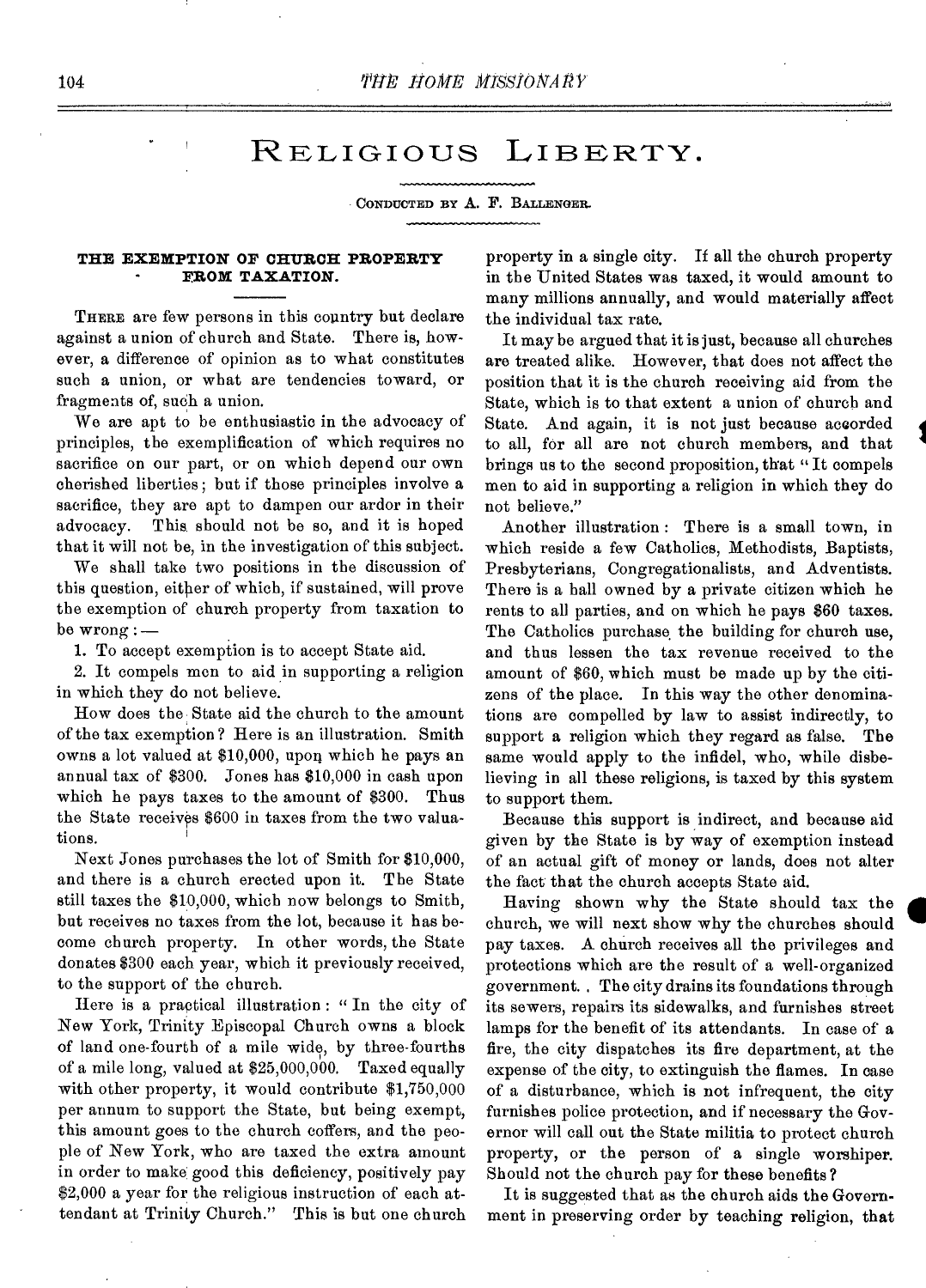it is entitled to tax exemption. Why the church any more than the individual? If the church is exempted because of its virtues, why not exempt from taxation every good man and woman in the community for the same reason? This *is* done in Canada; only the exemption is restricted to ministers.

The argument is not only weak, but unbecoming a laborer in the vineyard of the Lord, who should perform his work, not for State reward, but for the love of humanity and humanity's God.

It is further argued that church property does not bring any financial returns as does other property. The Government should not and does not make this distinction in taxing other property. If a farmer transforms a part of his corn land into a park from which he receives no income, the State does not take the loss in yearly returns into consideration when the tax valuation is determined. When a citizen exchanges his farm for an elegant residence, the same is true. If it were known that all church property was to be taxed, much of the unnecessary means expended upon it would be used for better purposes than in such extravagance.

It is inconsistent to oppose the Government in granting appropriations to Catholics and ethers for sectarian purposes, while defending the exemption of church property from taxation. Let us be consistent, and as a body boldly declare for the taxation of all church property, as the Baptists of Canada are doing.

#### **QUESTIONS.**

1. WHAT is liable to influence us in the discussion of the question of exempting church property from taxation ?

2. Is it right for the church to ask or accept donations from the State? Why ?

3. Give an illustration, showing that the State does donate to the church, when it exempts church property ?

4. Illustrate this point by the Trinity Episcopal church property of New York.

5. Why does not the fact that all churches are exempted alike make it right ?

6. Give an illustration to show that this custom of exempting church property compels men to help support a religion in which they do not believe.

7. Show the fallacy of the argument that because the church aids the State by teaching morality, that it should exempt it from paying taxes.

8. How do you meet the argument, that because church property does not bring financial returns, it should be exempted?

9. Can we consistently oppose the State's granting appropriations to Catholics and others for sectarian purposes, while defending exemption of church property ?

#### **ODE TO LIBERTY.**

BY MRS. L. D. A. STUTTLE.

#### TUNE, "America."

PROUD "Mecca of the Free," My country, can it be, 'Neath thy fair sky Grim despots shall be found ? And tyranny abound On this thy hallowed ground? Shall freedom die?

Gone are the true and brave, Who died their land to save From Slas erg's chain ; Gone are those men of might, Who struggled for the right 'Mid\_ superstition's night And error's reign.

They fought for Liberty; They struggled to be free, In days of old. And shall the boon they bought, For which they bravely fought, Be yielded up for naught, Sweet freedom sold? —

Freedom to worship God, Free from the tyrant's rod, On thy fair shore? -Freedom where all may be From persecution free, And dwell in liberty Forever more ?

On Plymouth's rocky strand, Where ocean surges grand In fury beat, There our forefathers dwelt, Sacred the peace they felt, 'Mid savage tribes they knelt. In freedom sweet.

Oh ! save us, freedom's God, From vile oppression's rod, Save us to day. Oh! may there ever be Freedom to worship thee In this land of the free, Oh! God, we pray.

Bancroft, Mich.

ELDER J. H. Coox, Vice-President of the National Religious Liberty Association for Nevada, writes very encouragingly of the work in that field. Several mass-meetings have been held with marked success. The newspaper reports of these meetings show that the work of the Association in the defense of religious liberty, is appreciated by the best citizens in the State.

E. W. Webster and G. W. Cady, of Wisconsin, who are engaged in the school district work, report that in the first three days they secured prominent men in all the school districts of two townships and part of the third, to work with the petitions.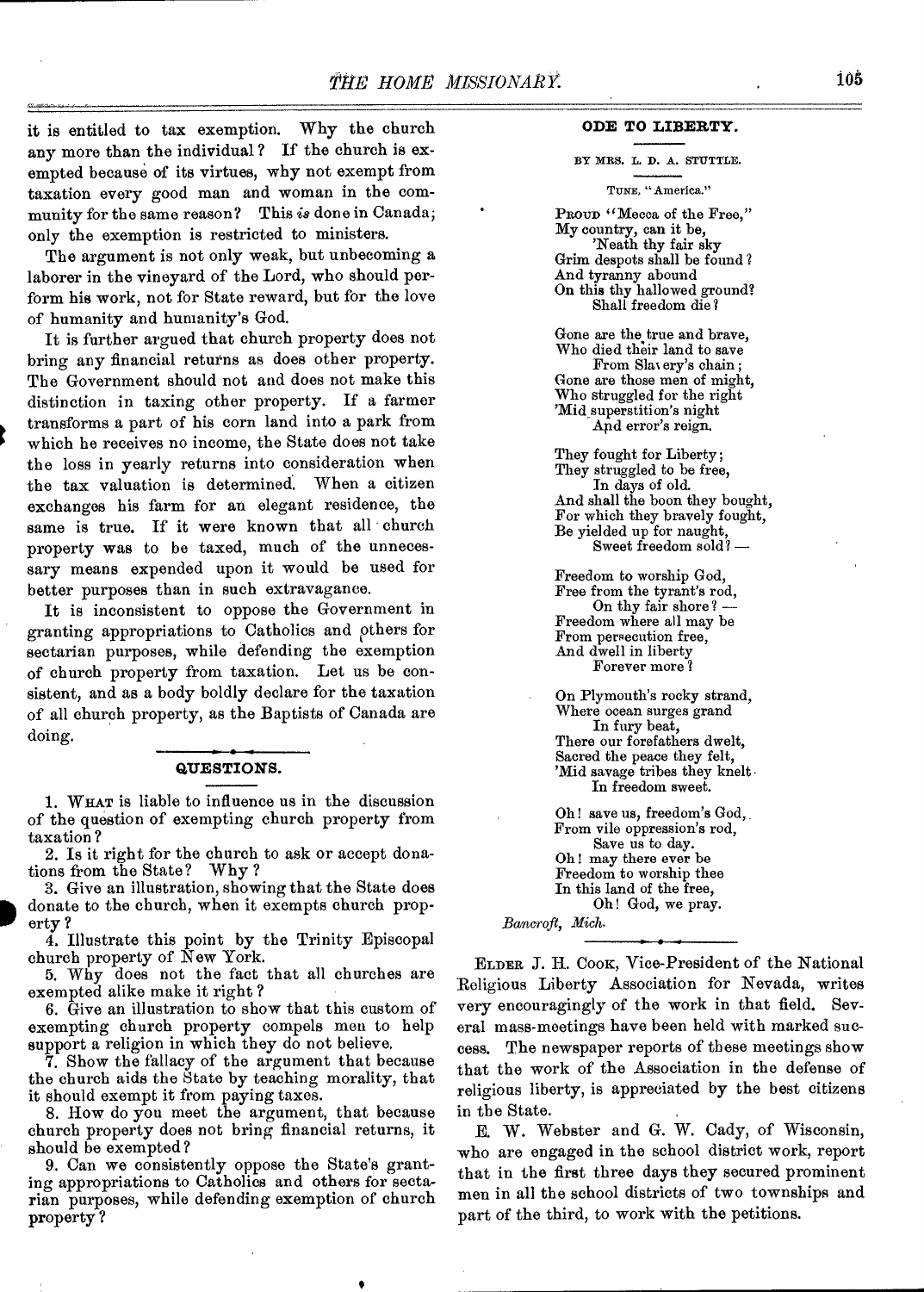## HOME MISSIONS.

CONDUCTED BY MISS M. **L.** HUNTLEY,

### **STUDY.**

THERE is no religious denomination in the world that needs to heed the admonition of the apostle Paul, *"Study* to show thyself approved unto God, a workman that needeth not to be ashamed, rightly dividing the word of truth" (2 Tim. 2 : 15), as much as Seventh-day Adventists do. Not that we are more ignorant than other denominations, but in proportion as our work is more important, we ought to be better informed in the Scriptures and more intelligent in our methods of doing the work of God.

The language quoted above was addressed to Timothy in that valuable letter of instruction which the apostle sent him with reference to his work as a gospel minister ; but we can give it a much wider application than simply to the ministers, because we claim to be a missionary people, and as such, are *all*  engaged in " dividing the word of truth." Wo have our tract and missionary societies organized in nearly every church in the denomination, and through this means we are trying to circulate literature which is calculated to shed rays of light upon the minds of those who read it, with reference to the precious truths of God's word, which we have ourselves 'learned to love.

Let us examine the text carefully, and see how we can apply it in our individual experiences. We will start with the supposition that the text applies to each one who reads this article, for the reasons drawn from the following scriptures : —

When Christ was about to leave the earth, he gave a commission to his disciples to " go, . . . and teach all nations, . . . teaching them to observe all things whatsoever I have commanded," and giving the promise that he would be with them " even unto the end of the world." Matt. 28 :19, 20. Mark records the same commission, " Go ye into all the world, and preach the gospel to every creature." This shows us that the gospel work was committed by the Saviour to his disciples, and not simply to the ones whom he addressed, but to those who should be his disciples in all ages, " even unto the end of the world."

The Saviour himself speaking of this in a parable said, that when he should thus leave his work in the hands of his disciples, he would give " to *every* man his work." Mark 13 : 34.

The "work" spoken of is to carry the gospel to every nation and to every creature, and this we find to be in exact harmony with the work which characterizes us as a denomination, for we read in Rev. 14 : 6, that the work of the first angel was to preach "the everlasting gospel" "unto them that dwell on the earth, and to every nation, and kindred, and tongue, and people." And that "the third angel followed," saying, "If any man," etc., showing that the work in which we believe we are engaged is world-wide in its nature. Our work is to teach the gospel, or in other words, to " divide the word of truth," and we see from the texts quoted above that if we are Christ's disciples, *every one* of us has something to do, and, having a part in the work of "dividing the word of truth," we can apply the exhortation of Paul to ourselves as individuals, and feel that we need to *study* to show ourselves " approved unto God, a workman that needeth not to be ashamed."

First, we are to *study* to show ourselves approved unto God. How can we do this? Shall we depend upon our good works to bring us into favor with God so that he can approve of us, and use us in his work ? Rom. 4 :1-6 will answer this question, and we have the record that Enoch pleased God, and that it was because of his faith that this was so, followed by these words, " Without faith it is impossible to please him." Heb. 11 : 5, 6. Then, we are to cultivate that measure of faith in God that will lead us to have unlimited confidence in his word, which we are to " divide," and to understand intelligently the glorious gospel of salvation which, as embassadors for Christ, we are to carry to others. We should not be contented until we have the positive assurance in our own hearts, that our faith " is counted for righteousness," and that we are accepted of God, " approved." Then, and not till then, ought we to undertake so solemn and important a mission as "dividing the word of truth." Then, and not till then, can we fully appreciate the gospel ourselves, and be prepared to teach it to others.

Second, we are to *study* to show ourselves workmen that need not to be ashamed. We cannot overestimate the importance of this admonition. Let us examine our work and our connection with it in the light of a comparison with the work of a mechanic.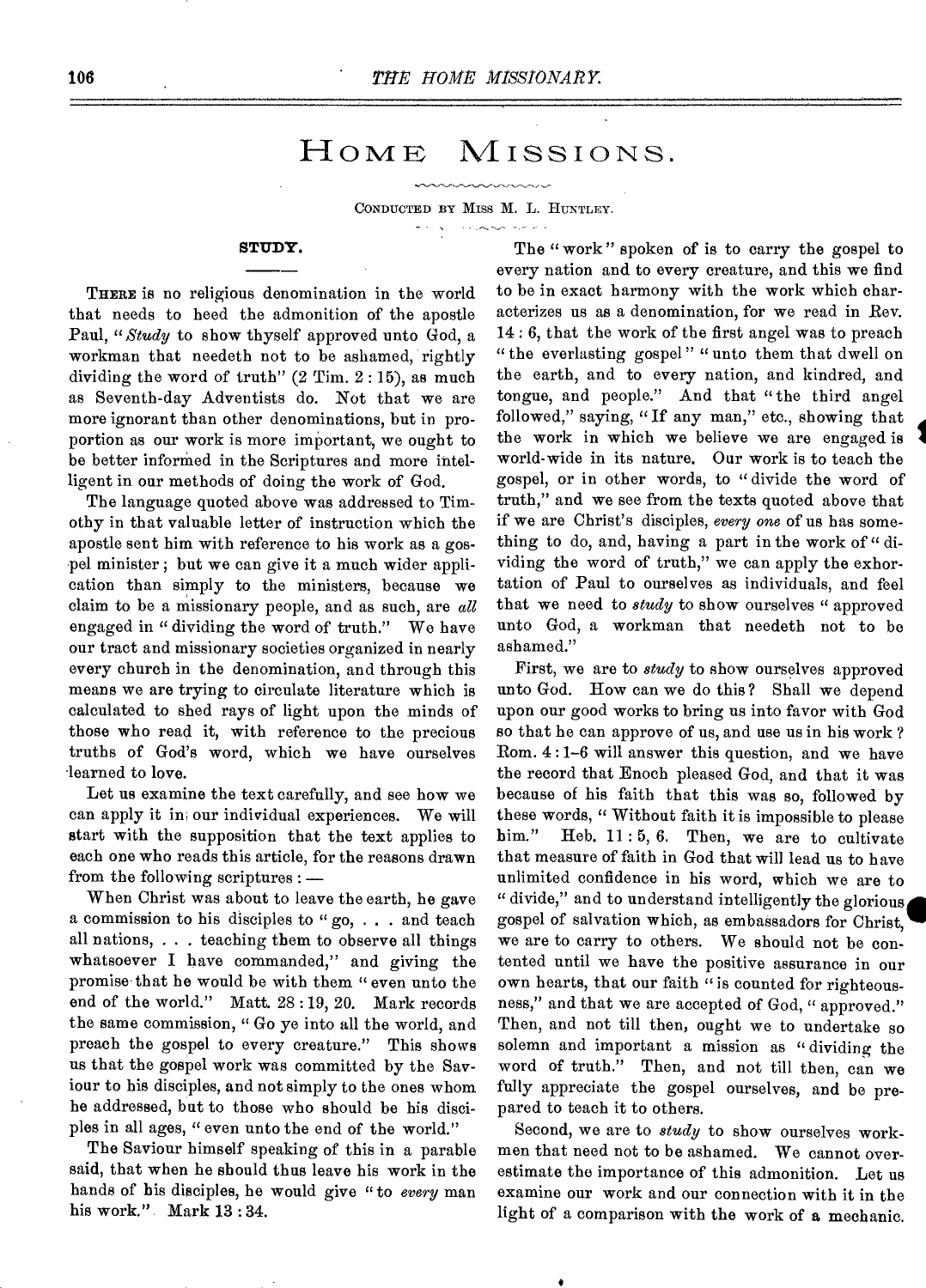The first thing that a skilled mechanic does, when he is preparing to begin a piece of fine work, is to examine his tools, and *know* for himself that *every one*  of them is in the very best condition, so that the material which he is to mold and fashion may be turned from his hand perfect, in a condition that he will not be ashamed of his workmanship. What would we think of a mechanic who, when sent for to undertake a piece of fine work for us, should send for a set of tools which he had never examined, and begin his work without any effort to learn whether they were the kind he wanted, or whether they were in a good condition to use ? We would all agree that such a workman would be likely to be " ashamed " of his work when it was completed, or at least we would be sorry that we employed him.

If study and care are so necessary in mechanical work of this kind, how much more should the one who is God's workman, study the nature and condition of the implements which he uses in molding the minds of those with whom and for whom he labors in spiritual things.

₿

*Study* the literature you circulate. Do not venture to place a book, pamphlet, or tract, in the hands of those whom you wish to benefit by it, until you have first studied it carefully yourself, and become familiar with its contents, so that you know just what impressions it will be likely to make on the mind of the reader. Many of our missionary workers have been circulating hundreds and thousands of pages of literature which they have never read.

*Study* those for whom you labor. In no other way can you be at all sure that you are giving them the right material, even though you may have studied the material carefully. A paper or tract may be well adapted for molding the mind of one individual in the right direction, and yet give the wrong mold entirely to another person who is of a different temperament, and holds different ideas on the subject treated. Just as a wood engraver selects different knives with which to carve different kinds of wood, so the careful missionary worker will select different publications to meet the different classes of minds with which he may come in contact.

Our missionary workers should be much more than machines, through whose hands the literature goes for distribution, according to some prescribed rule or method. We should *study,* not only that we ourselves may be " approved of God," and that we need not be ashamed of our workmanship, but *study*  that we may be found " rightly dividing the word of truth."

None of us should be satisfied with our belief of the Scriptures simply because some one has explained them clearly to our minds, but we should *study* the Bible for ourselves, and become well informed ourselves from the "word," as to what the "word" teaches, else how can we " rightly divide " it. It is a lamentable fact, that our missionary workers have often had to depend on tracts or papers to answer questions, which they should have been able to answer from the " word," themselves. When Christ was talking with the two disciples on their way to Emmaus, and he found that they did not understand clearly what the scriptures had said concerning Himself, we read that " Beginning at Moses and all the prophets, he expounded unto them in all the scriptures the things concerning himself." Luke 24: 27. As Christ's disciples, claiming to understand and believe those prophecies which refer to his soon coming, ought we not to be sufficiently well informed, so that when we come in contact with people who do not clearly understand these prophecies, we can explain them from the " word?"

We have an interesting illustration of this thought in the case of Philip. He found the eunuch puzzling himself over the prophetic description of Christ. Did Philip have to hesitate and delay till he could study the matter up himself, before he could give the desired information ? No ! we have the record : " Then Philip opened his mouth, and began at the same scripture, and preached unto him Jesus." And the eunuch believed, was baptized, and went on his way rejoicing. Acts 8: 26-40. This is the condition of preparation in which every follower of Christ should continually be found. There is a spirit of inquiry on every hand, and in all parts of the field, to understand more perfectly the word of God. As calamities thicken around us, the people are anxiously inquiring into their significance, and what a grand opportunity it presents to those who have themselves had the prophetic word opened before them, to explain it to others.

We might speak especially of the agitation upon the question of religious legislation. As the petitions are circulated, and the printed matter left with those who sign, how important that the ones who circulate it should themselves be well informed in regard to the principles involved, and the contents of the literature which they circulate. Every church society ought to subscribe for the *Sentinel* Library, and have it mailed regularly to some member of the society, and as fast as each number is received, have it carefully and critically examined by such persons as may be chosen by the society, and at the next meeting ask them to report in regard to its merits, what field it should occupy, and how many their society could use to good advantage in their work. If this is done, we will see a much more intelligent movement made in circulating literature upon this important question.

Let us bear in mind in all we do that it is the Lord's work, and we are not our own ; that we have been bought with a price, even the precious blood of Christ ; that we are embassadors for Christ ; that we are " in Christ's stead," trying to do the work which he has committed to us to perform ; and let us each as individuals study to show ourselves approved unto God, workmen that need not to be ashamed, rightly dividing the word of truth.  $\therefore$  c.c. dividing the word of truth.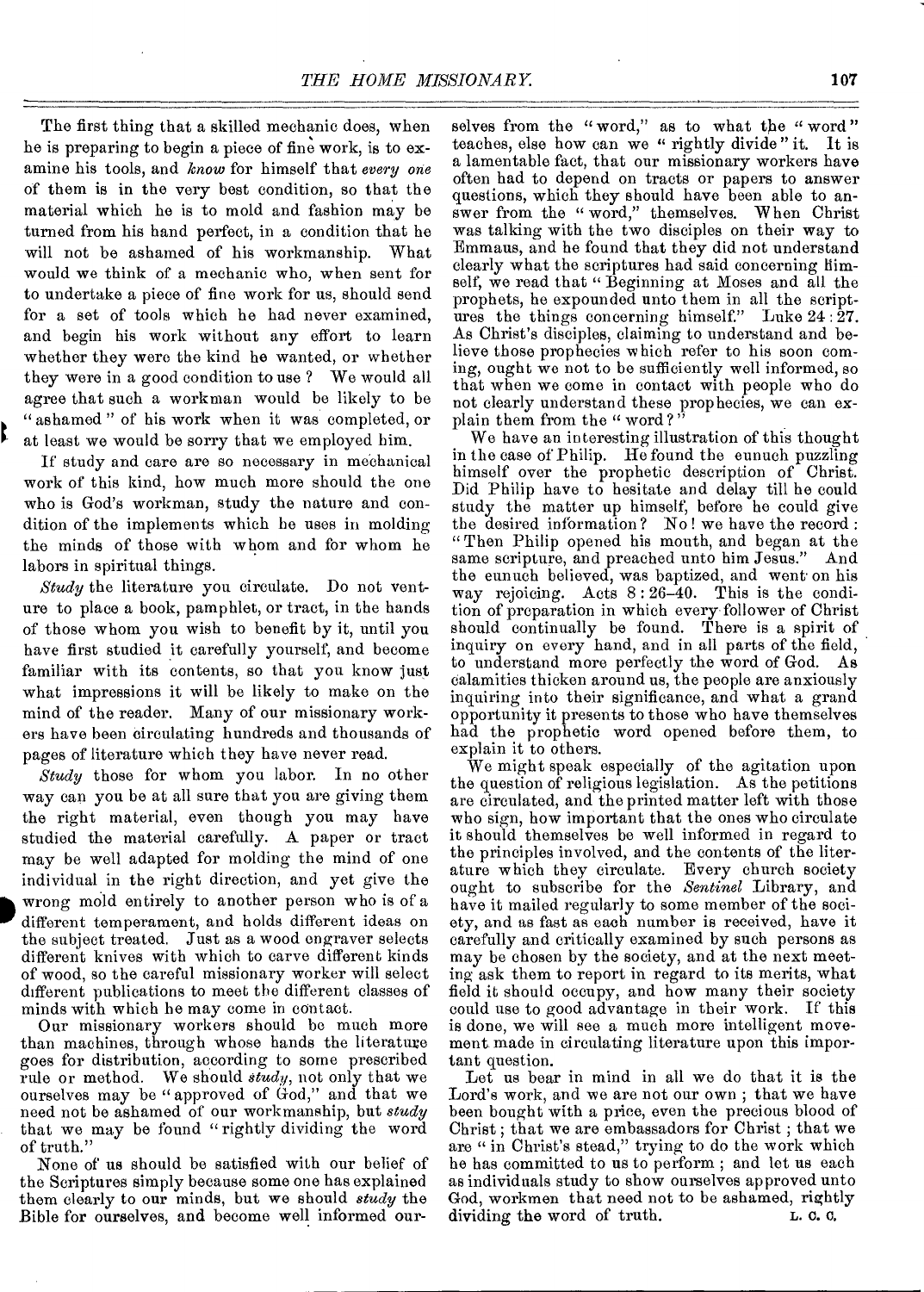## HEALTH AND TEMPERANCE.

CONDUCTED BY MRS. C. E. L. JONES.

#### 

## **HYGIENIC COOKING.**

MUCH of the food that is cooked is prepared without any thought of the real purpose for which it is intended ; if it suits the taste, it is passed as good. While the taste should be consulted, it should not be the criterion by which to test the quality of food.

With many the appetite has become so perverted by the constant use of highly seasoned and stimulating foods, that it no longer relishes a simple, plain, and nourishing diet.

The best material for food can be made wholly unfit to do its work of replenishing the system, and repulsive to the appetite, by being improperly prepared, first, by combining the wrong food elements ; second, by not cooking enough, or over cooking ; third, by the manner in which it is served.

For many years we as a people have been studying the subject of healthful living, and have discarded many things from our tables that are accepted by people generally as very choice articles of food, yet we find after all these years of study and practice that there is still much to learn.

That a diet composed largely of grains and vegetables is best for man, almost every one who has thought upon the subject will agree. That these can be prepared in a palatable way that will be inviting to the sight and taste is being demonstrated.

For the past; few years the subject of hygienic cooking has received the special attention of a few, and as the result of careful study and experiment, it is shown that food can be prepared in a palatable and inviting manner without the use of grease and condiments which destroy the nutritious qualities of the food, and cause numerous diseases of the body.

Those who will go out into the world, and teach the people how to select the most nutritious quality of food and to prepare it in a healthful manner, will be doing valuable missionary work, —work which will in the end result in creating an interest in the truth. In order to disseminate hygienic principles and to teach people how to adopt them, companies are being organized to work in the cities and large towns to canvass for health and temperance literature, and also to conduct classes in hygienic cooking. Many openings for this kind of work are being found, and we hope at no distant day to see them all filled.

This is a work that calls for consecrated, studious men and women, who are willing to make sacrifices for the good of others.

Several classes in hygienic cooking have been conducted at the Sanitarium in the last two or three years. The health and temperance missionary class that has just completed its first year's training, received a thorough drill in hygienic cooking, and most of the members have returned to their respective States prepared to give instruction to others. The opportunity to receive this instruction should be appreciated by all, and every one should endeavor to get as much benefit from it as possible. Arrange ments are being made to have instruction in cooking at each of the State camp-meetings. Competent persons will be present at these meetings to take charge of the health and temperance work, and to conduct a class in hygienic cooking.

I

Special effort should be made to have representative persons present from each church to take this instruction, that they may return home prepared to teach the same in their churches. Will not the elder of each church plan to have some one from his church present at the camp•meeting, to receive the benefit of this important instruction ?

It is at considerable expense and effort that provision has been made for this kind of work at the camp-meetings, and a corresponding effort should be made to secure the attendance of as many as possible at these meetings to receive this instruction. Each year every branch of our work grows more important, and we are very glad to see the health and temperance work receiving so much attention. We believe that the Lord will bless this effort, and that marked evidences of good will be seen.

#### **CHOICE EXTRACTS.**

THE subject of healthful cooking is one of interest to all, and as many of the readers of the HOME MIS-SIONARY may not have complete sets of the Testimonies, we give below a few pointed extracts from the pen of Sister White on this subject : —

" It is a religious duty for those who cook to learn how to prepare healthful food in different ways, so that it may be eaten with enjoyment. Mothers should teach their children how to cook. What branch of the education of a young lady can be so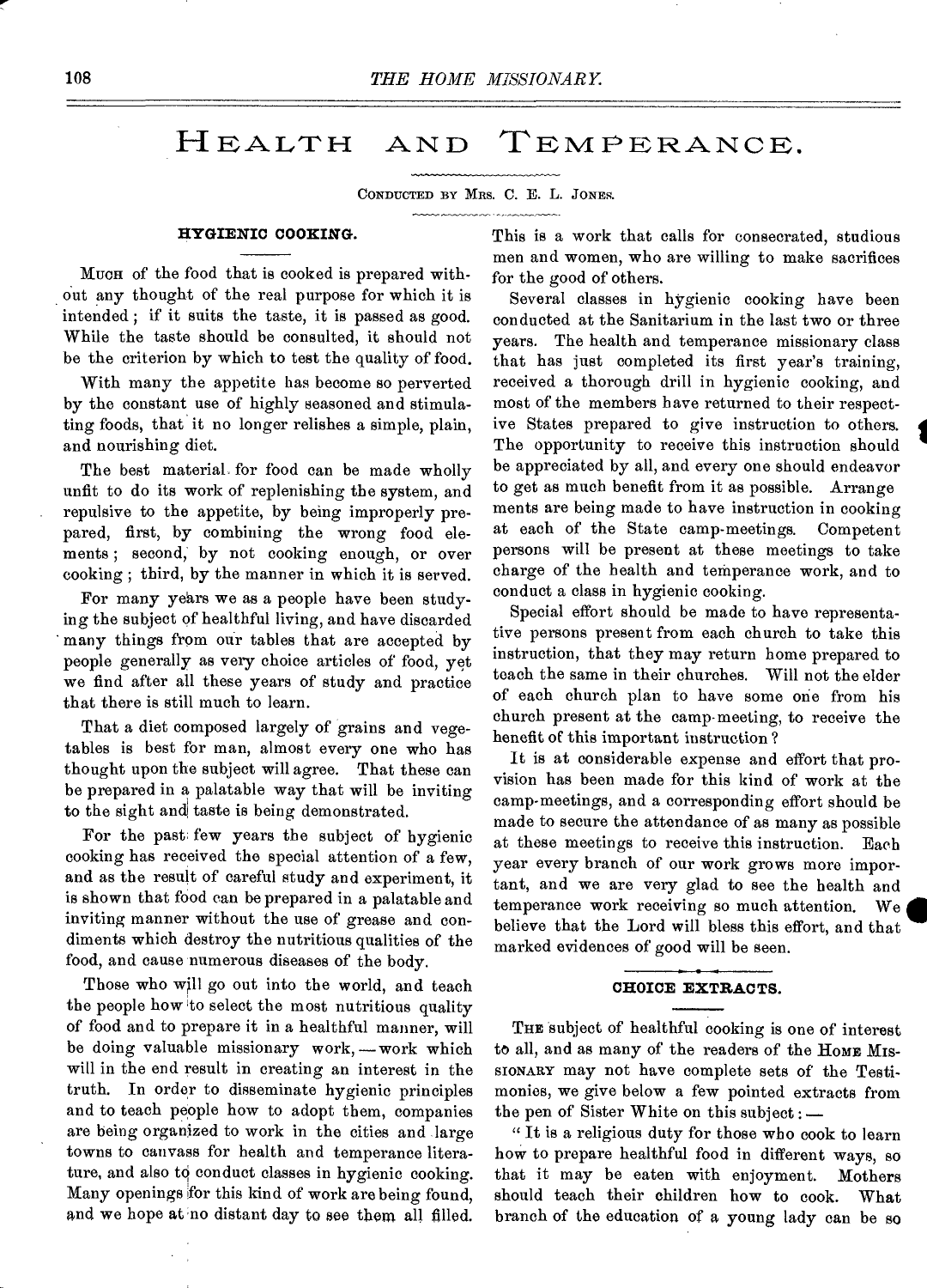important as this ? The eating has to do with the life. Scanty, impoverished, ill-cooked food is constantly depraving the blood, by weakening the bloodmaking organs. It is highly essential that the art of cookery be considered one of the most important branches of education. There are but few good •cooks. Young ladies consider that it is stooping to a menial office to become a cook. This is not the case. They do not view the subject from a right standpoint. Knowledge of how to prepare food healthfully, especially bread, is no mean *science."—Testimony, Vol. 1, page 682.* 

" We can have a variety of good, wholesome food, cooked in a healthful manner, so that it can be made palatable to all. And if you, my sisters, do not know how to cook, I advise you to learn. It is of vital importance to you to know how to cook. There are more souls lost from poor cooking than you have any idea of. It produces sickness, disease, and bad tempers ; the system becomes deranged, and heavenly things cannot be discerned. There is more religion in a loaf of good bread than many of you think. There is more religion in good cooking than you have any idea of. We want you to learn what good religion is, and to carry it out in your families." — *Vol. 2, page 373.* 

"Our sisters often do not know how to cook. To such I would say, I would go to the very best cook that could be found in the country, and remain there if necessary for weeks, until I had become mistress of the art, — an intelligent, skillful cook. I would persue this course if I were forty years old. It is your duty to know how to cook, and it is your duty to teach your daughters to cook. When you are teaching them the art of cookery; you are building around them a barrier that will preserve them from the folly and vice which they may otherwise be tempted to engage in."  $-$  Vol. 2, page 370.<br>"Do not neglect to teach your children how to tempted to engage in." — *Vol. 2, page 370.* 

cook. In so doing, you impart to them principles which they must have in their religious education. In giving your children lessons in physiology, and teaching them how to cook with simplicity and yet with skill, you are laying the foundation for the most useful branches of education. Skill is required to make good light bread. There is religion in good cooking, and I question the religion of that class who are too ignorant and too careless to learn to cook."— *Vol. 2, page 537.* 

"Poor cookery is slowly wearing away the life and energies of thousands. It is dangerous to health and life to eat at some tables the heavy, sour bread, and the other food prepared in keeping with it.

Mothers, instead of seeking to give your daughters a musical education, instruct them in these useful branches which have the closest connection with life and health. Teach them all the mysteries of cooking. Show them that this is a part of their education, and essential for them in order to become Christians. Unless the food is prepared in a wholesome, palatable manner, it cannot be converted into good blood, to build up the wasting tissues. Your daughters may love music, and this may be all right; it may add to the happiness of the family ; but the knowledge of music without the knowledge of cookery, is not worth much. When your daughters have families of their own, an understanding of music and fancy work will not provide for the table a well cooked dinner, prepared with nicety, so that they will not blush to place it before their most esteemed friends. Mothers, yours is a sacred work. May God help you to take it up with his glory in view, and work earnestly, patiently, and lovingly, for the present aid future good of your children, having an eye single to the glory of God." — *Vol. 2, pages 538, 539.* 

## **CHRIST THE HEAD OF THE CHURCH.**

THE following extract is from a letter received from one of the librarians in Minnesota, who is trying, as she says, to study hygiene and temperance : —

" We have formed a society, and at each meeting have a lesson in physiology, an essay written by some member of the class on the lesson, and some recitations and select readings. It is new work for us, but we hope to get some good and to help others."

Thinking this might encourage others to try to have health and temperance meetings, we insert it here. The best way to create an interest in any subject is to study it, and when we see our people studying more about healthful living, we will expect to see a greater interest taken in it.

### **PROGRAM.**

1. Opening Song.

2. Responsive Reading, 5 minutes.

3. Prayer.

4. Essay or address, subject, " The Art of Cooking," 15 minutes.

5. Discussion of the subject, 20 minutes.

6. Select Reading from the Testimonies, 10 minutes.

7. Business, 20 minutes.

8. Closing Song.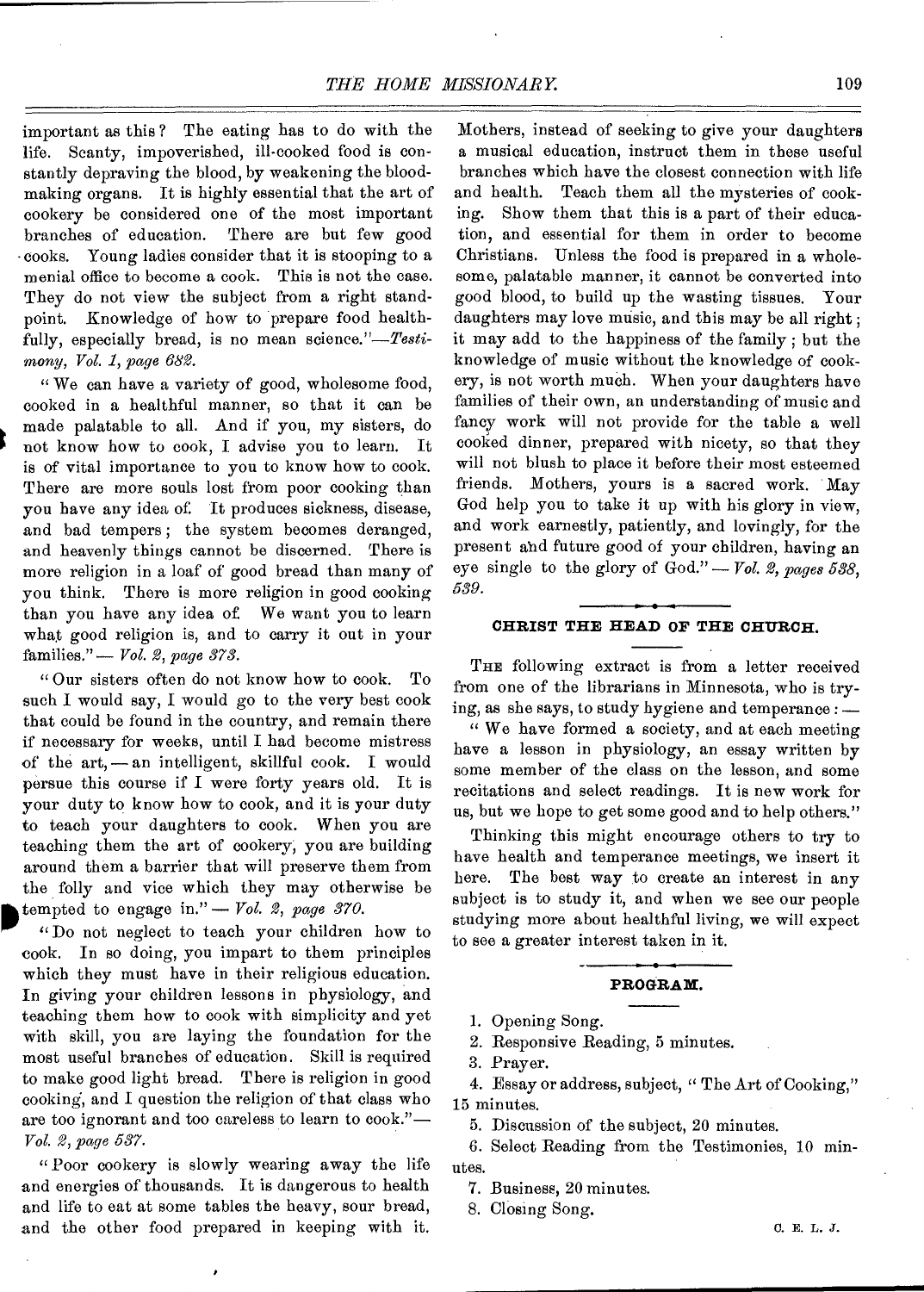## CANVASSERS' DEPARTMENT.

#### CONDUCTED BY C. ELDRIDGE.

 $\sim$ 

#### **HINTS ABOUT OANVASSING.—NO.** 3.

LACK of space last month prevented our saying that while it is best to have a prescribed canvass well fixed in mind,—

#### ORIGINALITY

Is good in cases of emergency, and the canvasser should constantly add to his stock of original ideas. He should be wide-awake to gather from every source ; but experience and observation show that those that confine themselves closely to the canvass learned have the best success in taking orders, and<br>leave the best impression. There will usually be leave the best impression. abundant opportunity to draw upon one's own individual resources after the direct canvass has been given. We would advise that new expressions be committed to writing, and studied with care to see if they are gramtnatical and strictly truthful, before they are incorpdrated into the Canvass. The original canvass should be frequently reviewed, and kept distinctly in mind so that the canvassers can be of service as helpers in• educating recruits.

METHODS OF PRIVATE AND CLASS DRILL.

We mention private training first, because it is frequently best not to lose time waiting until it is convenient to organize a class. Let the State agent or one of his appointed helpers sit down with the learner, each with a prospectus in hand, and explain a portion of the canvass until the ideas are fully comprehended ; then let him repeat a sentence or two, applying it to the book, pause for the learner to repeat it after him, then treat another portion in the same way, and afterward recite the two together, and so on, advancing and reviewing until enough for a good lesson has been gone over. When it is well fixed in the mind, opportunity should be given for study. At the next interview the first lesson should be reviewed, and another lesson explained and partly learned, as was the first, and assigned for study. When the entire canvass is learned, and as much practical instruction given concerning principles and methods and the rules of the business as the circumstances will permit, the beginner should be associated with others of experience in the field, go with them into the houses, and witness the actual work of canvassing, and after a little do the canvassing himself, and invite the friendly criticism of his companion worker. This should be continued until he is well able to work alone.

A small class may be gathered in a circle, and the instructor say a portion of the canvass to the one next to him, and he repeat it to the next, and so on around the circle ; then another portion may be sent around, each canvassing his neighbor, the instructor prompting and correcting, as the case may require, giving special attention to the manner of holding the prospectus, and applying the canvass to it. Each should be taught to point to what he reads or calls attention to, and to look at the customer enough to appear natural. Large classes may repeat the canvass in concert after the instructor, and imitate his example in applying it to the prospectus, as best they can, then separate for. study ; and when they meet again, be formed into classes of two's, and the one on the right in each case be instructed to canvass the one on the left, and the one on the left to do the work of prompting and correcting. All begin work simultaneously at the stroke of the bell. When those on the right have gone through with their part one or more times, they may change places with those on the left, and let them do the same. All movements should be governed by signals, so as to avoid confusion.

At times, the large class may be formed into smaller ones for the circle drill ; and at last each should have a private training in which he shall go through with the entire canvass, and be helped in regard to personal defects that may need correcting, and each should have the same help in the field as is spoken of above for the one trained alone. Much general instruction should always be given in connection with class drills, and there should be special religious exercises, that all may be revived, and strengthened, and prepared to endure hardness as good soldiers of Jesus Christ.

It is a most excellent plan to have a convention of the old canvassers at the same time, and have them relate their experiences for the benefit of the recruits, and assist in various ways. Valuable instruction can be given by means of questions and answers. Care should be exercised not to dwell too much upon knotty questions and objections, as this would tend to discourage the uninitiated. It is better to teach them not to expect very much opposition, for if they go looking for imaginary difficulties, they are more **di**  apt to prove real, and this apprehension will be to them a source of weakness. Teach them to work in faith.

#### RESPONSIVE EXERCISES.

A record of attendance should be kept at conventions and institutes to insure regularity and promptness. The names may be placed on the record, and numbered in order ; and, at a given signal, each in turn speak his number, the instructor speaking the number of the absent members. This method consumes but little time, and, consequently, does not seem out of place. It is conducive to good order and discipline, for all must give close attention. The roll should be called at the opening of each meeting for class work, but meetings for religious exercises should be less formal. At the first meeting of the convention each day, the manager may speak the numbers,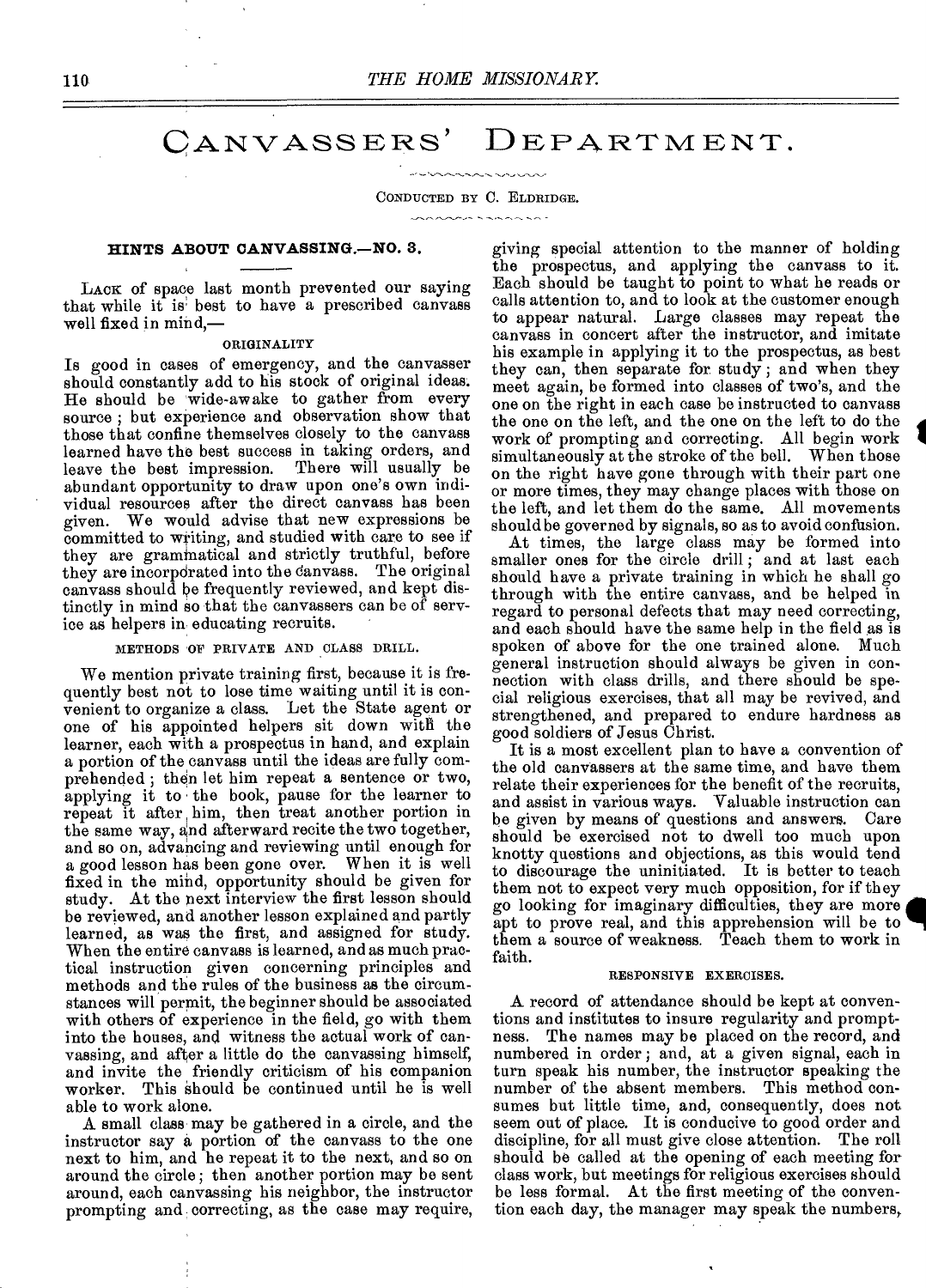and the members respond with a sentiment by repeating a passage of scripture, and making a short comment upon it, or by reciting a stanza of some good missionary hymn. Notice should be given beforehand as to what will be expected, scripture or poetry. We would remark in this connection that many of our hymns might be read as poetry with great profit by our missionary workers, and that leaders and State agents would do well to recommend to •canvassers in need of encouragement the reading of such pieces as in their judgment would be suited to help them.

Canvassers should be instructed to pursue a natu-<br>ral and easy course in dealing with the people, or in<br>other words, to move in the --ral and easy course in dealing with the people, or in other words, to move in the --

#### LINE OF THE LEAST RESISTANCE.

This they may do by letting people have their own way. Each step in the process of the work should prepare the way for the next, and cause the people<br>to desire the canvasser to take that step. For to desire the canvasser to take that step. instance: the canvasser's appearance and deportment at the door should cause them to want him to come in when he speaks their name, and expresses a desire to see them a few minutes. While proceeding to offer him a seat, they wonder who he is ; and they say in their minds, I cannot just place him. They are ready for an introduction at this point; and he says, " I believe we have never met before. My name is  $\frac{1}{\sqrt{2}}$ , Mrs.  $\frac{1}{\sqrt{2}}$  and just as they query what he has called for, he continues, " I am introducing," etc., giving the name of his book, and speaking of his success in such a cheerful manner that they want to know something about the book ; and he goes on, "I have a few sample pages with me, which will give you an idea of what the complete work is." While saying this, he brings out the prospectus, and takes a good position to show it. His description is full of interest to them, so they want him to go on with it, and he proceeds without interruption until the interest has developed into a desire to have the book, Then he helps them plan to take it, and they are glad when all the difficulties are removed, and they want him to bring a copy. Having thus awakened a lasting desire for it, they want to take it when he comes with it, and gladly exchange their money for it. This is canvassing as it is now taught among us. It is not at all necessary to antagonize the people or to arouse their combativeness. Arguing with them on any point, or trying to convince them that their theology is wrong, is not a part of the business ; neither is lecturing or talking the truth. The canvasser may succeed in delivering one lecture, but it is better to sell a book that will give a hundred, and do it in a much more acceptable manner.

#### HOW TO URGE.

Tell the people what the book contains, and give them fact after fact concerning it, until they can see its merits. Says Testimony No. 29, " We must carry the publications to the, people, and urge them to accept, showing them that they will receive much more than their money's worth. Exalt the value of the books you offer. You cannot regard them too highly."

We are not to tease the people, so they will subscribe to get rid of us, nor should we depend upon drawing out their sympathies toward us; but the book should be made attractive to them, and they be induced to subscribe because they want it. If they subscribe with the idea of helping the agent, he may have a hard time to deliver the book, or may lose the order, as their feelings may have undergone a change in reference to helping him ; but if he created a lasting desire for the book when he secured the order, delivering will be pleasant, and the book will be read with much more interest, and consequently do more good.

The order should be taken as soon as it can be secured ; but, to insure a ready delivery, it may be necessary in some instances to show them more of the excellence of the book before leaving them.

### A GOOD UNDERSTANDING

Should be had with each customer, and the canvasser should remember that "silence gives consent;" hence, when they remark after subscribing, "I will take it if I have the money," he should reply, "I have taken your name with the understanding that I am to order the book for you, and of course I shall expect you to take it when I bring it to you." Leave guarantee slips with them, and let them know that they are to receive a notification reminding them of the date of delivery, thus giving them a chance to object to this if they wish to keep it a secret until the book is given to some one as a. present, or for any other reason. Make a note of such cases. Be sure to notify all others at the proper time, and be on hand with the books when<br>they are due. E. KILES. they are due.

## **" BE NOT AFRAID OF THEN."**

IT frequently occurs that canvassers experience fear that opposition that is being put forth will have a hindering effect upon their efforts to deliver books or to secure orders for them. While it is true that such fears are sometimes realized, it is our experience<br>that they more frequently fail. Not long since, that they more frequently fail. Brother D. A. Owen, who was canvassing in Middlesex County, Ontario, had fears that because of prospective efforts of canvassers for a late and very attractive work on Africa, he would not be able to accomplish much in a certain township that he proposed to canvass.

In writing of his experience after his first delivery in that township, Brother Owen says : " I have had excellent success ; I sold enough books to make up for losses. It seems to me that the Lord is setting his hand to the work this year, so far. I had no idea of having such good success right after holidays, and right in the midst of the scourge of *la grippe.*  Many have cried 'hard times,' and the other agents with popular works have only made out poorly. One young man that had a popular work, canvassed three weeks without taking an order. Two or three others, experienced canvassers, have had very poor luck. People around here begin to think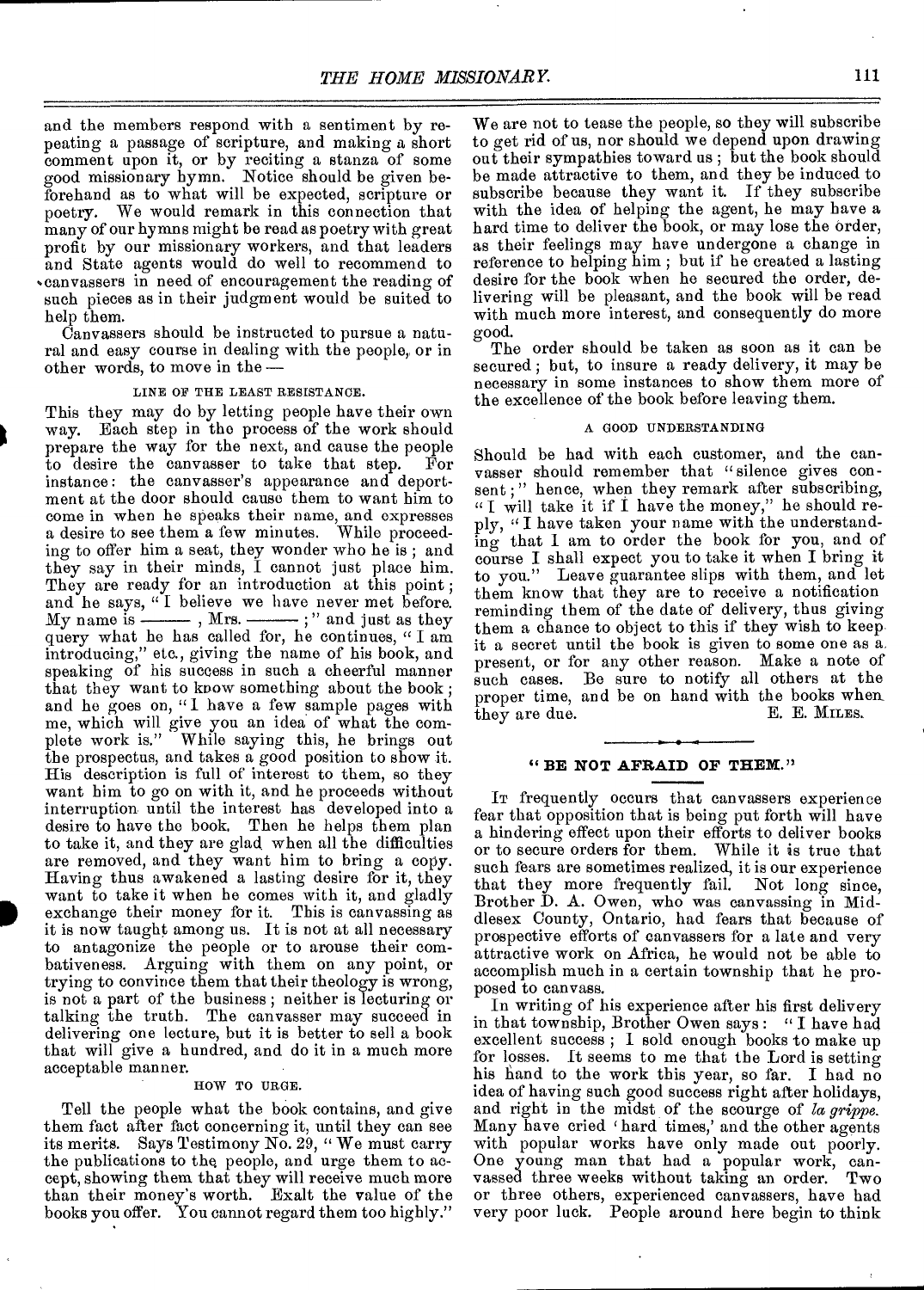Bible Readings' is the best selling book out, and many seem astonished at our success. Do n't you believe our works are coming to the front, are perhaps the beginning of the 'loud cry'?"

A few days later Brother Owen wrote that his labors in that township resulted in the placing of 200 volumes of " Bible Readings " in the homes of the people.

How true it is that we are prone to underestimate the willingness and power of God to bless the efforts that may be put forth, earnestly, faithfully, and trustingly!

Brother W. H. Farley had completed quite a large delivery of books in Carleton County, New Brunswick, and was about to engage in a second canvass in the same vicinity. He heard that opposition had arisen, and in a letter written just before engaging in his second canvass, he says : "The enemy has gone to work over' there to warn the people against the book." This naturally caused considerable apprehension on the part of Brother Farley. Nevertheless he proceeded,, and the next letter we received from him contained this statement : " The Lord has wonderfully blessed my labors of late ; the last six days I have canvassed I have taken fifty orders." Truly, the Lord is better to us than all our fears. To all who are troubled with fears regarding opposing forces, the language of Deut.  $20: \tilde{1}$  is applicable.

G. W. MORSE.

## **THE WORK IN THE SOUTH.**

THERE is perhaps no city in the United States that is more difficult fdr the canvassing work (from all outside appearances) than the city of New Orleans, with its high fences and locked gates. Before beginning the work here, we received many warnings as to the difficulties that awaited us. But we asked, When will it be better?

After earnestly seeking the Lord, the work was begun in earnest three months ago, and to-day over 150 "Bible Readings" have been delivered, besides many orders we have yet to fill. Fully one-third of the orders are taken standing at the gate, or<br>on the gallery. Many of them give their orders Many of them give their orders peeping through the bars of the gate, while the tired but faithful worker stands on the outside. In this way we reach many of the very best citizens. Our work is stirring the people. Last week one of the brethren went to deliver a book to a colored minister; he refused to take it, and said that they were arranging to denounce the work through the paper, and warn the people against the work; that this week they were going to call a convention of all their ministers, and have the objectionable points in the work discussed and then denounced in all their churches.

I visited the minister, and after a friendly talk of an hour, he agreed to withdraw the article, also the appointment for the convention, until he made a thorough investigation of the book. To the Lord be all the praise! This is his work, and it *must* go forward. I have reports from all the States in the South, and find that during the month of March, ten new

workers have been added to our list. At this rate we will soon be able to supply the great demand for help. Brethren, now is the time to push this work; now is the time to place our shoulder against the wheel. Lift, brother, lift.

A. F. HARRISON, *Dist Ag't.* 

**I** 

## **THE FRENCH CANVASSING WORK, A SUCCESS.**

IT will interest many to learn what success is attending the first French canvassing company ever organized in the United States. We have labored in La Salle County, Ill., and from the first, it has been a success. In this locality much prejudice had been raised against our people by some who were bitterly opposed to us, but when we presented the French " Life of Christ," all this melted before the good Christian spirit and convincing truths the book contains. There are four of us canvassing among the French of Illinois. Total number of days' canvassing, 28 ; total number of orders taken, 58 ; total number of books delivered, 49. This is a report that does not exaggerate in the least what can be expected in the French canvassing work, for all but one of our number, are new in the work and in the truth. We know that the work can be done with at least as good success as the report shows, if entered into with love, faith, and consecration. We give credit to God for this, in that it is through the help received at the French school, held last winter in Battle Creek, Mich., that we have been able to go out in the field.

We all testify to the good we received at that time, and we will work to have as many as possible attend the next term, to prepare to enter the field. We want to see others responding to the great efforts our American brethren are putting forth to advance the cause of present truth among the French people. We are of good courage, and ask to be remem-<br>bered in prayer. bered in prayer.

| A. MILLER,  |
|-------------|
| JOSEPH ROY, |
| A. BERTON.  |
|             |

## **REPORT FROM AFRICA, MARCH, 1890.**

WE have good reports from the workers. Brother Burleigh began work in Cape Town with Vol. IV., old edition. He sold about 500. Brethren Visser and Webb went with mules and cart into the country among the farmers. They found it slow, hard work, yet they sold nearly £40 worth.

The holidays, which come here in midsummer, kept the canvassers from work about two weeks ; then all again went on as usual. We have but five out in the field since January, three in Natal and two in Transvaal. Each Wednesday evening nearly all the brethren join in seeking for God's blessing on the canvassing work ; and surely our prayers are heard and answered. Brother Burleigh is now in Johannesburg. The inhabitants of this city are from all parts of the world, and are constantly coming and going. We trust that many who have come to find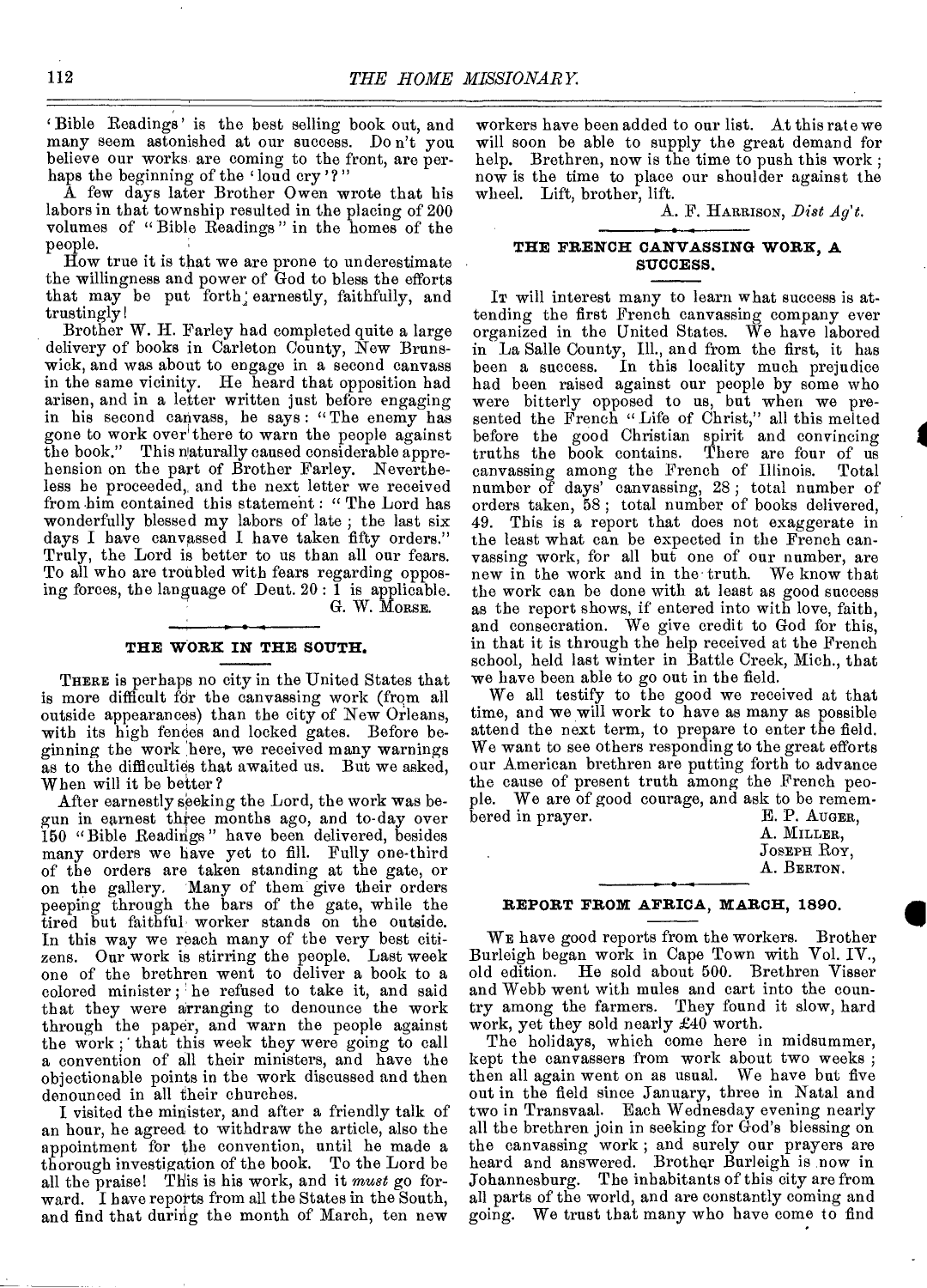gold will find the " pearl of great price " from reading the books that they buy. There is much sickness in the place, and provisions and rent are extremely high. The books have to be taken from Kimberly in ox freight wagons.

Brother Landsman and Groenewald have about finished the towns in their territory, and say they cannot work the country until they can get a team. They are sorry that they have not "Bible Readings" ,and Vol. IV. in Holland, to sell to the Dutch farmers. Brother Oldfield is delivering in Durban. The company in Natal have ordered 700<sup>"</sup> Bible Readings;" we hope that they will deliver all of them. Brother Oldfield reports that the canvassers for " Bible Readings" in Durban, have almost finished the canvass of the city ; that the books are doing good work, and will prepare the way for Bible work and lectures. Brother Visser, who has been at work at his trade to get money to start out again, will begin work with English and Holland " Thoughts on Daniel and the Revelation," in Beaufort West. Our canvassers report that it gives them courage to work and trust in God, to know that all the brethren are offering earnest prayers for them. They all are trying to live so that God can use them to spread this warn-<br>ing message.  $N$ . H. DRUILLARD. N. H. DRUILLARD.

Þ

#### **THE WORK IN DISTRICT NO.** 3.

I AM glad to give a cheerful report of that part of Dist. No. 3 which I have thus far visited.

At the close of the school in Battle Creek I went to Illinois to counsel with the State agent in reference to the work there, which has been retarded by so many of the canvassers going to school, and several of the company leaders being called to other positions. Notwithstanding these facts, I found the brethren hopeful, and planning to push the work during the coming summer. Because of the scarcity of canvassers, they contemplate having one of their directors spend a portion of his time at canvassing, and another to devote the summer to that work, and thus gain an experience which shall better fit him for efficient work as director. It was also planned that for the present, the assistant secretary of the tract society give up her office work, and enter the canvassing field in connection with a company of ladies.

April 14, I went to Flint, Mich., where a large company of recruits were assembled to prepare for the canvassing work.

The Lord has blessed the efforts of Brother Brant, to get a good force of workers into the Michigan field. That class of earnest workers of all ages was positive evidence that our people realize more than ever before that the time for prosperous work is limited, and that the truth must be presented to the people before oppressive laws are enacted.

A thorough course of instruction was given for two of our subscription books ; about sixteen of the class prepared to handle " Great Controversy," and the remainder will work with "Bible Readings."

While still at work in Flint, we received a copy of the Michigan *Christian Advocate,* bearing its warning against the Seventh-day Adventist book agents, and trying to get their people to adopt systematic measures for getting out their literature.

As the class was thus reminded of the reality of the work before them, they seemed more than ever to desire a thorough preparation both of heart and mind, that now as the people will be looking for them, they may represent the truth which they profess. Thus the immediate effect of the opposition was to lead the workers to a humble consecration, and to appreciate the following statements found in Testimony 32, page  $209:$   $-$ 

"'The wrath of man shall praise thee,' says the psalmist ; The remainder of wrath shalt thou restrain.' God means that testing truth shall be brought to the front, and become a subject of examination and discussion, even if it is through the contempt placed upon it. The minds of the people must be agitated. Every controversy, every reproach, every slander, will be God's means of provoking inquiry, and awakening minds that otherwise would slumber."

Let these workers make up their minds to remain in the Lord's vineyard for life, through evil as well as good report; let consecration and energy mold your work, that the Master will use you to his glory, and the work will prosper in Michigan.

I am now at the Indiana State meeting, which will be followed by a canvassers' drill.

J. E. FROOM, *Dist. Ag't, No. 3. - . -* 

#### *WISCONSIN* **CANVASSERS.**

EACH company of canvassers will now receive free, five of our best periodicals, and as they will be mailed from the secretary's office in Madison, it will be expected all will report every week promptly and regularly. Those who do not will have no cause of complaint if the papers do not come to them.

All should seek to extend the circulation of these periodicals, thus increasing their own profits, promoting the best interests of their fellow-men, and advancing the cause of truth.

Now is an excellent time for renewed exertion in this branch of the work. Cheery spring is come ; man and nature rejoice together, and travel from house to house is easy. Full hours can be put in, thus securing an opportunity to obtain large orders, full pay, and the " Well done."

WM. SANDERS.

#### **DIST. NO.** 4.

A CANVASSERS' class drill for Minnesota, will be held in Minneapolis, commencing May 16, at 10 : 30 A. M., and continuing for ten days. We hope to see all who intend to enter the canvassing work the coming summer, but could not attend the institute last April, at this drill. Come prepared to care for yourselves.

All who expect to attend will please write us at once. Address, Box 989, Minneapolis, Minn.

C. M. EVEREST, *State Ag't.*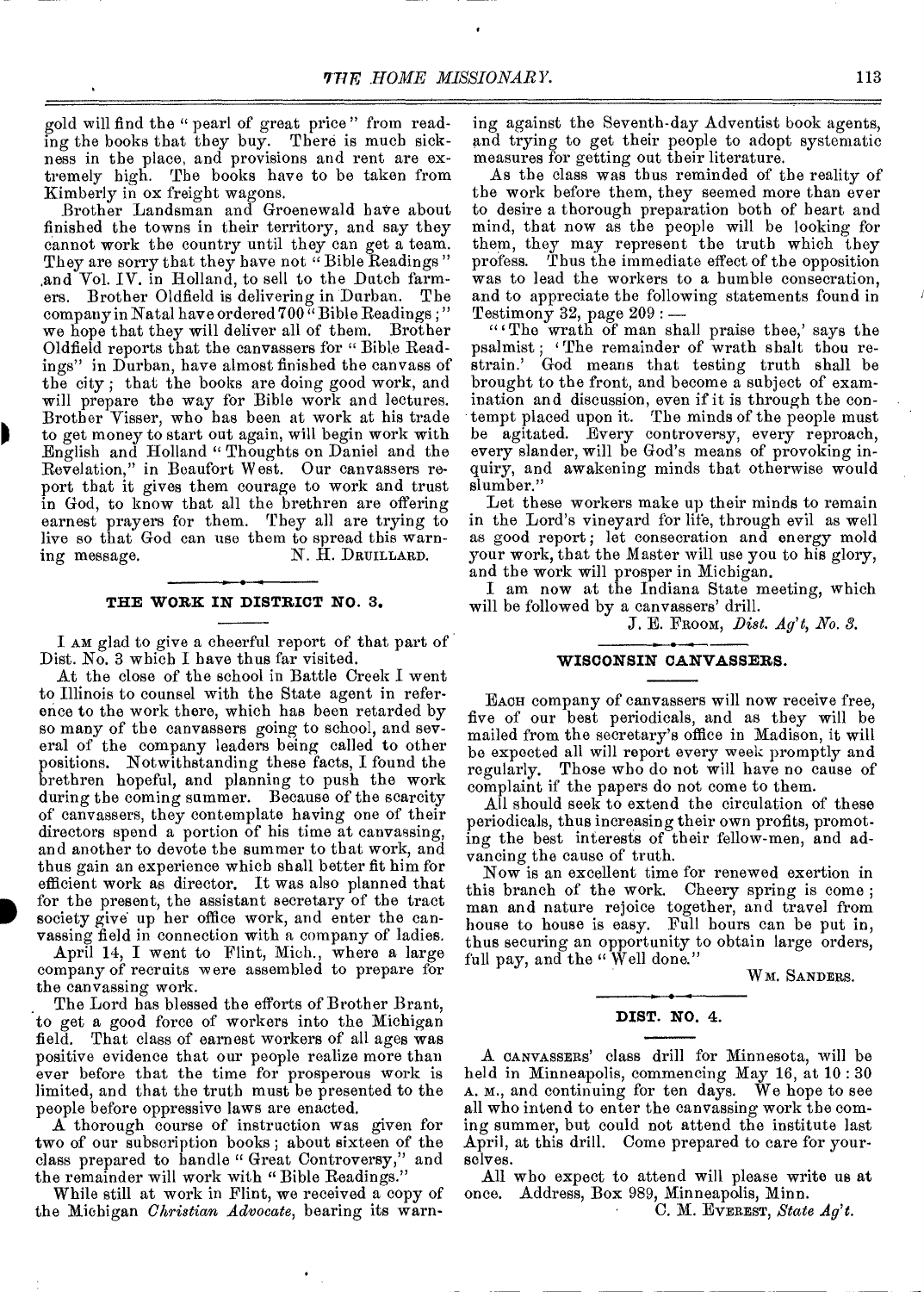## **LADY CANVASSING. —NO. 3.**

WE should study principles rather than details. The general principles that insure success can easily be adapted to different circumstances, and be drawn out into such details as the situation may demand.

The canvassers' home should be home-like ; it should breathe an air of contentment and cheerfulness. But this can only be the case where some carefully-planned program is faithfully carried out. Although the leader may give ever so much time and thought to planning the best methods of work, she should be careful about stating her plans or even suggesting them too plainly. Rather work to draw out the judgment of the company so that they will each learn to plan for the work, and thus develop judgment and an increasing interest in the work.

On Sunday no change is made from the regular daily program, until eight o'clock. This gives all their usual time for study.

THE SUNDAY PROGRAM.

8: 00— 9: 30, general work.

9: 30-11: 00, book-keeping.

11: 00-12: 30, repairing.

- 12: 30— 1: 30, silent devotion and dinner.
- 1: 30— 4: 30, writing.
- $4:30-6:00$ , canvassers' meeting. 6: 00— 6: 30, odds and ends.

The first hour and a half is the busiest time of all the week. The cook and her assistant, if the company is large enough to require an assistant, should make preparation for dinner. The vegetables may not be cooked, but all the work of preparation may be done at this hour. There are many things, too, that may be done that will be a great help and saving of time through the week. The beans, peas, rice, etc., can be carefully looked over, and put away in bags or covered ,jars, the nuts cracked, etc. The baker should prepare as much bread as will be consumed while it is fresh. If leavened bread is used, it can be set the night before. Graham bread may be set as soon as convenient after rising ; in any case, it.should be so planned as to bring the principal work on it at this hour.

The one who builds fires should black the stoves after thoroughly removing the soot from the pipes and cleaning out the stoves. She should prepare enough kindling for the week, thus being enabled to build good fires very readily. The rest of the company should be employed in general housecleaning.

Next comes the hour for book-keeping, and the large dining table should be cleared, and covered with newspapers to avoid getting things soiled with ink. The whole company may now be seated around the table. with their books, ink, and pens, where the leader can give instruction in the manner of keeping the accounts correctly. Each member of the company should at least keep two accounts, one her personal cash account, the other an account with the leader. It will be better for the leader not

to balance her accounts at this hour but be free to give instruction and help to those who may need her aid. There are so few cash accounts that it will not be found necessary to balance any account oftener than once each week. It is convenient and often profitable to keep separate accounts or records of the amounts paid for different purposes, especially for clothing.

The hour for repairing gives ample time for all to examine carefully each garment and replace all miss-. ing buttons, to patch, darn, and sew up all the little This affords an excellent opportunity for visiting.

Ten minutes before silent hour the bell should be tapped, thus giving time to put away the work. A hymn may be sung, and a prayer offered before separating to the different rooms. This is a most precious hour, and as all gather round the dinner table, the conversation naturally turns to the Scriptures that each has read during the hour of prayer, when by the Spirit of God some cheering thought or promise has been impressed upon the mind. During the next three hours the correspondence should be finished, as far as possible, for the week. This, however, would be impracticable for the leader, as letters are often received which demand immediate attention.

The canvassers' meeting is one of the most important exercises of the week. When properly conducted, it is a means of inspiring courage and enthusiasm, It should always be opened in a manner to give it dignity and solemnity, asking and expecting the Lord to make it a means of imparting wisdom and judgment so that in the exchange of ideas only those methods may be adopted that will prove the most beneficial to the work. Some thoughts on the manner of conducting these meetings; and the relation they sustain to successful work, will be noticed in a future article, as the subject demands more attention than could well be brought into this article.

All are expected to leave their accounts, repairing, writing, etc., when the time allotted to them expires, whether they have finished or not. But during the thirty minutes following the canvassers' meeting, an opportunity is afforded to complete whatever it was found necessary to leave unfinished. During the evening the regular daily program may be carried out. These programs are only intended to be suggestive, as no fixed regulation can be considered applicable to every situation. For the continually changing circumstances are ever suggesting new ideas, which make the plans of labor more complete. H. C.

#### **BLUNDERS STRAIGHT.**

IN our April number we failed to insert the report from Quebec, in the canvassing table, although it came to hand on time and in good shape. Arkansas sent in both weekly and monthly reports, and without any reason or excuse we put in the weekly instead of the monthly. We will not try to vindicate ourselves, but simply apologize.  $\qquad c. \nE.$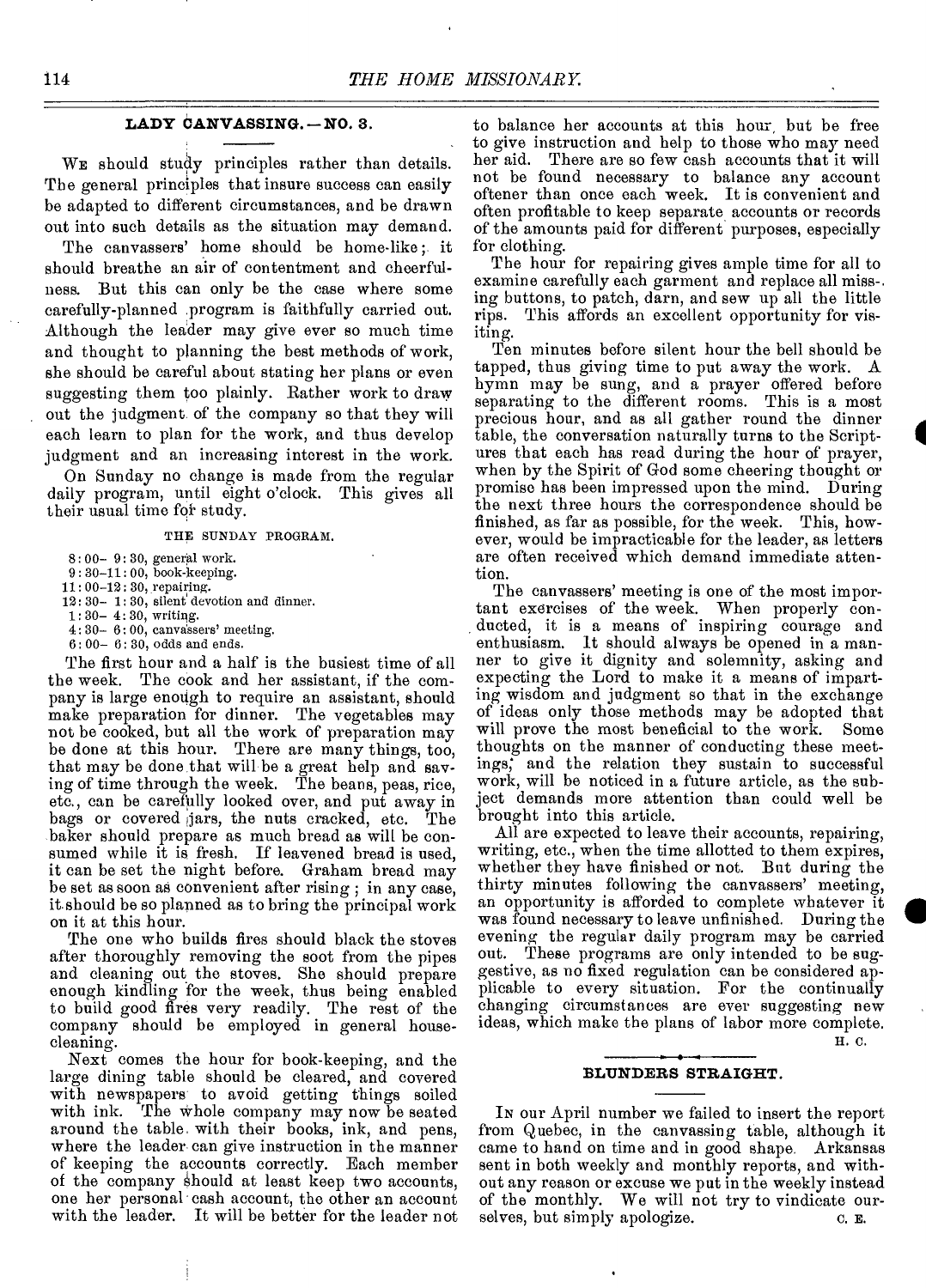## **NEAR THE SUMMIT.**

NOTHING connected with our work will run alone, except, perhaps, the opposition. It has been fitly said that what the car of present truth needs is pushers, not those that will get in and ride. It will not run alone, except down grade. But our work is not down grade, nor on the level; it is upward, hence every step in advance requires force and exertion.

In climbing a mountain, the gently sloping tablelands at its base are easily ascended, but the steepest climbing is generally nearest the summit. So with our work. We believe that we are nearing the summit, and will soon be able to look over into the grand fields of glory. To reach the shining hights will require the most ardent and persistent labor.

The past few years have taught us something of the part that the art of printing will act in the closing work. The printing is like the proposed machine of Archimedes, except that it' has the advantage of having a place to stand to move the world. But the great power of the press will be of little effect if its products are not placed in the hands of the people. This work of circulating the printed truth will probably be one of the greatest in the closing message. Probably more men will be engaged in it than any other branch. It will also doubtless be one of the most difficult parts of the work ; but only the

lazy will choose the easiest part, and the blessing of the Lord does not rest upon such a choice. His choicest blessing is reserved for the man who unselfishly, and with noble courage, chooses the more difficult part of the work.

Above all laborers, the canvasser needs perseverance and enduring firmness. He seldom meets with praise for his work, but is more often met with coldness, and regarded as an interloper. The source of his courage, however, is not in the praise of man, hence he does not faint when met with abuse instead of approval.

The work of the canvasser will never move on of itself. It will probably become more difficult as more of our publications are circulated, and greater opposition raised. But our increasing experience and zeal should far more than counter-balance the increasing obstacles. As we near the end, our faith should lead us to exertions beyond human power. We should lose sight of the world and its attractions, and bend all our energies, to spread the closing message.  $\sqrt{ }$  The work of the canvasser calls for hard, energetic labor ; but the hardest workers will have the sweetest reward. The climbing may now be hard, but let us persevere ; soon the shining summit of glory will be reached, and oh, the bright fields of Eden that will then spread out before us! The *eter-*<br> *nal* weight of glory will then be ours! H.P.H. *nal* weight of glory will then be ours!

| NAME OF STATE.                                                  | Days.            | Exhib.   | Ord's.   | Mor.                 | Half<br>Mor. | Libr'y.      | Gilt.    | Marb.        | Plain.   | Value of<br>Books. | Miscel.    | Total value. |
|-----------------------------------------------------------------|------------------|----------|----------|----------------------|--------------|--------------|----------|--------------|----------|--------------------|------------|--------------|
| $Arkansas \ldots \ldots \ldots$                                 | 40 <sup>1</sup>  | 299      | 78       | 5                    | 1            | 14           | 18       | 22           | 18       | \$192.75           | \$13.75    | \$206.50     |
| Atlantic                                                        | 134              | 1487     | 433      | 50                   | 53           | 44           | 166      | 118          | $^{2}$   | 1195.00            | 25.25      | 1220.25      |
| Australia and Tasmania                                          | 210              | 1740     | 941      | 82                   | 6            | 150          | $\cdots$ | $\cdots$     | 703      | 3287.93            | .          | 3287.93      |
| California                                                      | $\cdots$         | $\cdots$ | 505      | 15                   | 75           | 29           | 256      | 42           | 88       | 1069.25            | .          | 1069.25      |
| $*$ Denmark                                                     | $\cdots$         | $\cdots$ | .        | .                    | $\cdots$     | $\cdots$     | .        | $\cdots$     | .        | 1563.23            | .          | 1563.23      |
| ${\rm England} \ldots \ldots \ldots \ldots \ldots$              | 143              | $\cdots$ | 433      | .                    | .            | .            | 193      | $\cdots$     | 240      | 336.88             | .          | 336.88       |
| $Georgia$                                                       | 58               | 823      | 337      | 43                   | 3            | 127          | 41       | 123          | .        | 942.25             | 5.84       | 948 09       |
|                                                                 | 141 <sub>5</sub> | 879      | 527      | 8                    | 26           | 70           | 117      | 117          | 189      | 1136.75            | 9.00       | 1145.75      |
| Indiana                                                         | $\cdots$         | $\cdots$ | 433      | 28                   | 42           | 44           | 128      | 126          | 65       | 1098.25            | 4.25       | 1102.50      |
| $Iowa \ldots \ldots \ldots \ldots \ldots \ldots$                | 196              | $\cdots$ | 533      | 11                   | 23           | 111          | 138      | 190          | 60       | 1237,00            | 70.11      | 1307.11      |
| $Kanasas \ldots \ldots \ldots \ldots \ldots$                    | 550              | 6004     | 1542     | 83                   | 57           | 267          | 253      | 859          | 23       | 3726.75            | 150.00     | 3876.75      |
| $Louisiana, \ldots, \ldots, \ldots, \ldots$                     | $\cdots$         | 1573     | 750      | 40                   | 16           | 80           | 128      | 476          | 10       | 1748.00            | 70.20      | 1818.20      |
| Maine                                                           | .                | $\cdots$ | .        | $\sim$ $\sim$ $\sim$ | $\ddotsc$    | .            | .        | .            | .        | $\cdots$           | .          |              |
| Maritime Province                                               | 65 <sup>2</sup>  | $\cdots$ | 844      | 42                   | 7            | 21           | 66       | 170          | 38       | 849.00             | .          | 849.00       |
| Michigan                                                        | 10               | .        | 146      | 18                   | 3            | 11           | 41       | 63           | 10.      | 360.00             | 1.50       | 361.50       |
| Minnesota                                                       | $\cdots$         | $   -$   | .        | .                    | $\cdots$     | $\cdots$     | .        | $\cdots$     | $\cdots$ | 723.75             | 21.90      | 745.65       |
| Missouri                                                        | 221              | 2977     | 521      | 17                   | 9            | 45           | 191      | 243          | 16       | 1206.50            | 21.57      | 1228.07      |
| $New$ England                                                   | 368              | $\cdots$ | 846      | 100                  | 72           | 112          | 239      | 277          | 46       | 2314.75            | 16.50      | 2331.25      |
|                                                                 | 114              | 316      | 308      | 27                   | 12           | 26           | 98       | 134          | 11       | 758.75             | 32.95      | 791.70       |
| North Carolina                                                  | 19               | 173      | 33       | $\mathbf{1}$         | .            | $\mathbf{2}$ | 7        | 23           | .        | 73.75              | .          | 73.75        |
| $*$ Norway                                                      | .                | .        | .        | $\sim$ $\sim$ $\sim$ | .            | .            | $\cdots$ | $\cdots$     | .        | 3500.58            | .          | 3500.58      |
|                                                                 | 58               | 346      | 140      | 20                   | 5            | 7            | 41       | 64           | 3        | 362.25             | .          | 362.25       |
| Ontario                                                         | $\cdots$         | $\cdots$ | 432      | 54                   | 21           | 33           | 153      | 171          | $\cdots$ | 1123.50            | .          | 1123.50      |
| Pennsylvania                                                    | 395              | 3822     | 1121     | 90                   | 49           | 149          | 373      | 449          | 11       | 2842.50            | 757.70     | 3600.20      |
| Quebec                                                          | .                | .        | 266      | 21                   | 4            | 32           | 11       | 179          | 19       | 613.75             | .          | 613.75       |
| South Dakota                                                    | $68\frac{1}{4}$  | $\cdots$ | 100      | 3                    | 4            | 19           | 21       | 14           | 39       | 240.75             | 69.20      | 309.95       |
| $T$ ennessee                                                    | 15               | 220      | 174      | 7                    | 8            | 17           | 65       | 76           | 1.       | 424.25             | .          | 424.25       |
| ${\rm Texas.} \ldots \ldots \ldots \ldots \ldots \ldots \ldots$ | 8                | 130      | 89       | 5                    | 4            | 79           | 1        | $\mathbf{1}$ | .        | 257.25             | . <i>.</i> | 257.25       |
| $Vermont$                                                       | $\cdots$         | $\cdots$ | .        | .                    | .            | .            | $\cdots$ | $\cdots$     | .        | .                  | .          | $\ddotsc$    |
| Virginia                                                        | $\cdots$         | .        | $\cdots$ | $\cdots$             | .            | .            | .        | .            | $\cdots$ |                    | .          | .            |
| West Virginia                                                   | 46               | 378      | 178      | 8                    | 3            | 15           | 38       | 63           | 51       | 297.75             | 34.75      | 332.50       |
| Wisconsin                                                       | 52               | 583      | 122      | $\mathbf{1}$         |              | 8            | 25       | 60           | 28       | 263.50             | 21.00      | 284.50       |
|                                                                 | 291212 21750     |          | 11,332   | 779                  | 503          | 1512         | 2808     | 4059         | 1671     | \$33,746.62        | \$1,325.47 | \$35,072.09  |

## **REPORT OF THE CANVASSING WORK FOR APRIL, 1890.**

\*Reports from Denmark and Norway comprise one year's work.